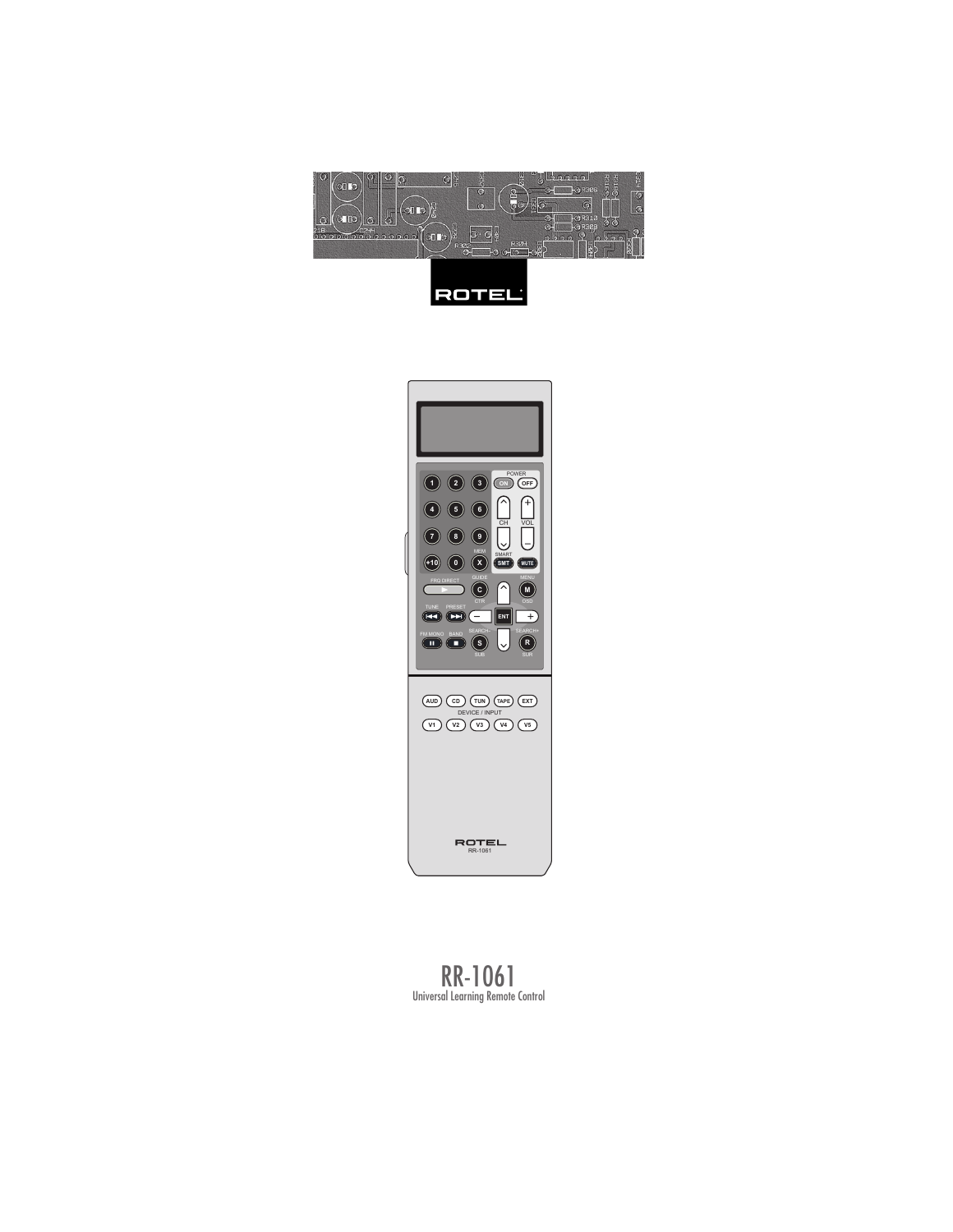**2 RR-1061** 

```
Layout
```


**Disposition des commandes**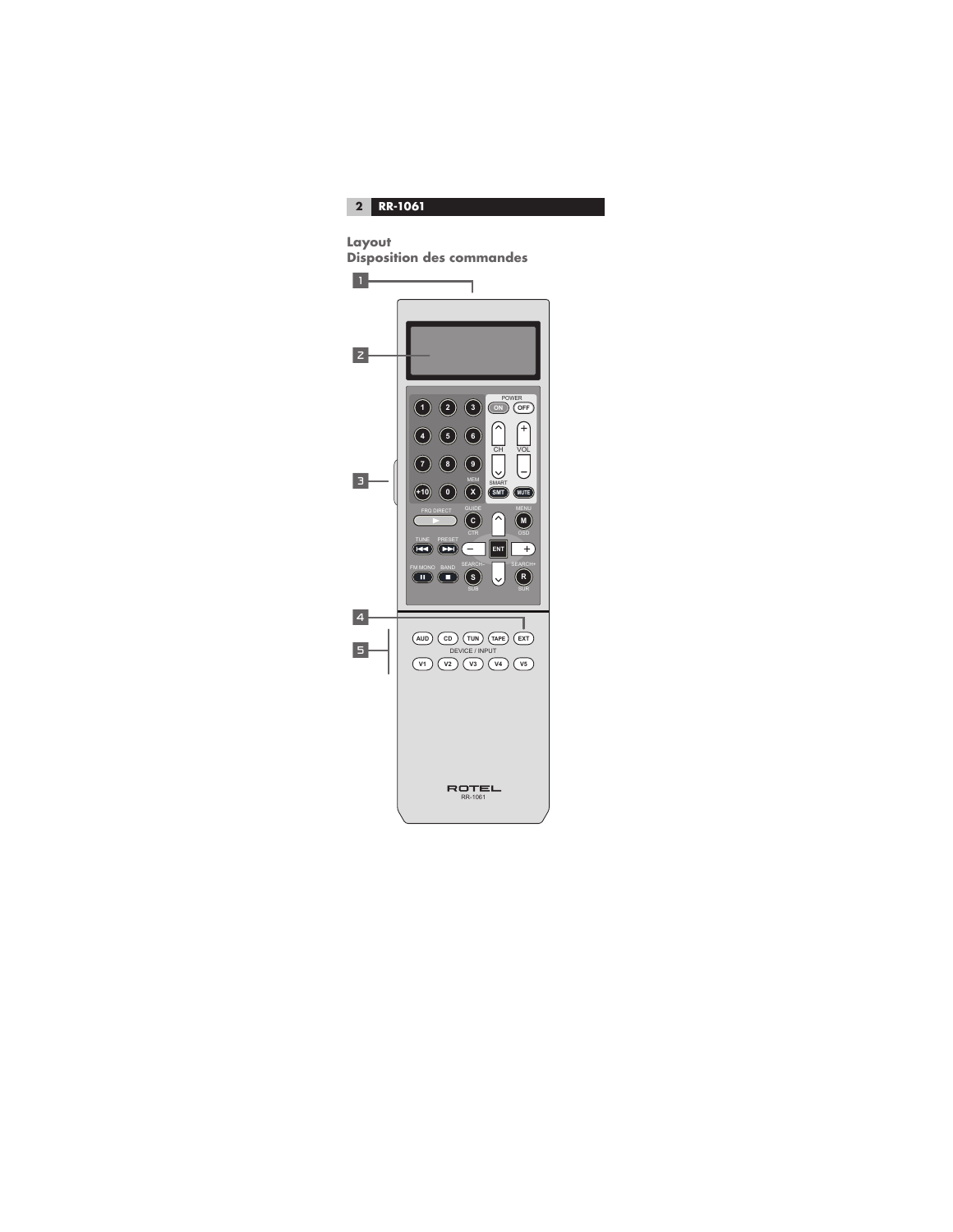

**3**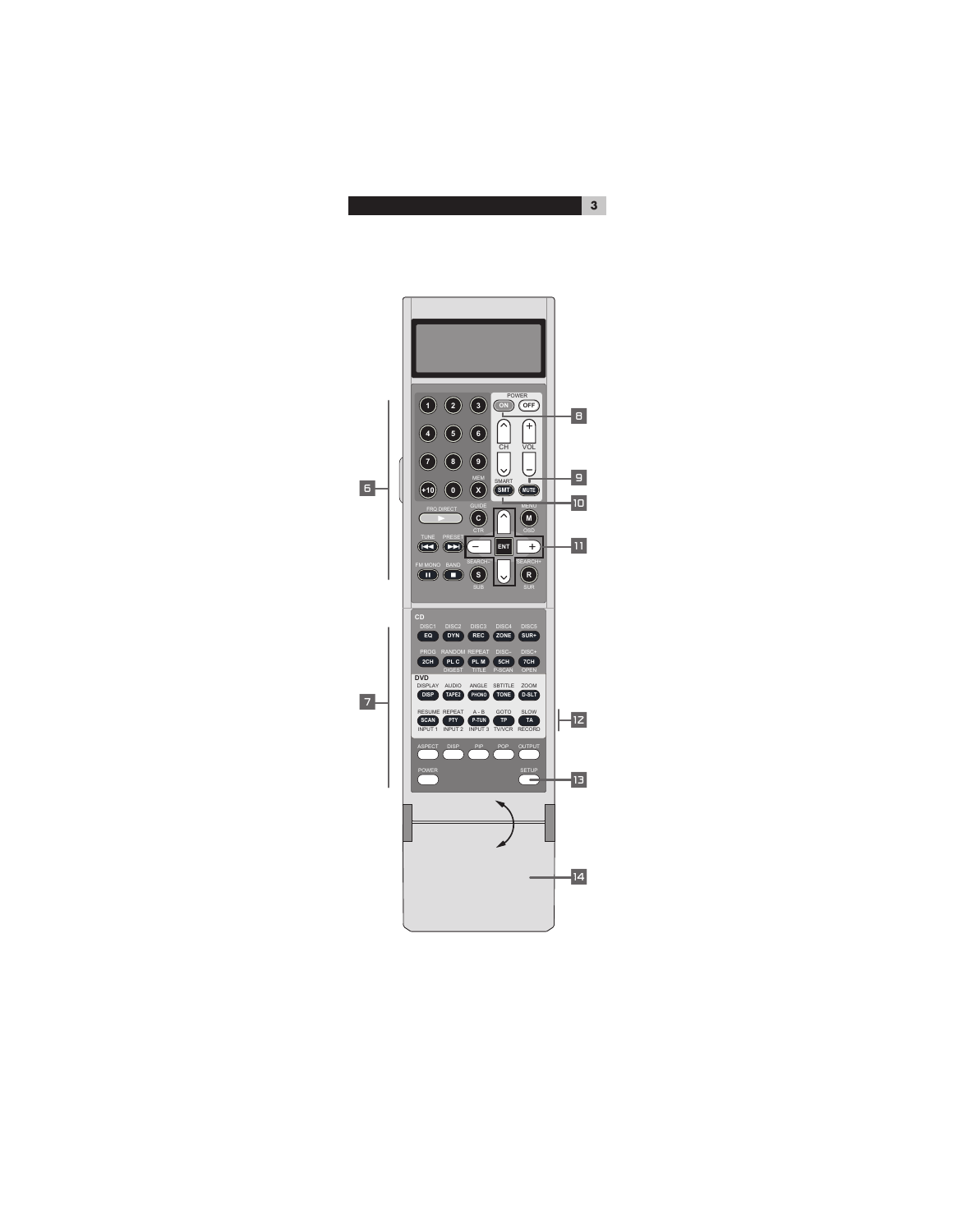

**Flip Down Cover Volet rabattable**

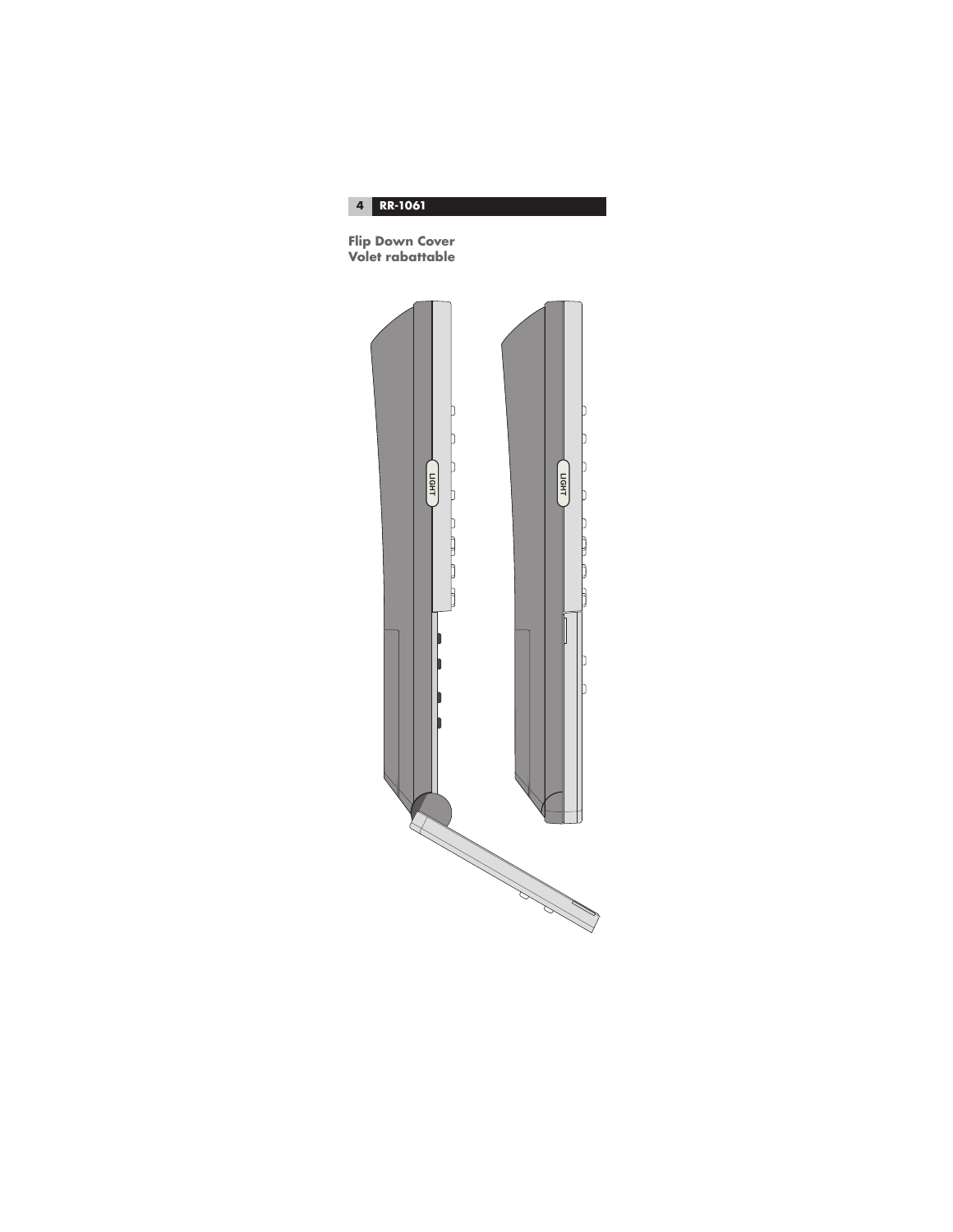#### **Character Map Jeu des caractères affichés**

→ABCOEFGHIJKLMNOPQRSTU UWXYZ0123456789?+.-!Z ○WAT20123436183?\*.-??<br>ヲァィゥェォャュョッニアイウエオカキクケコ<br>サシスセソタチツテトナニヌネノハヒフ^ホマ<br>ミムメモヤユヨラリルレロワン^" «AÄÆÊÉËÈÏ111ÖÒŐŐÑÙÓÚÜ  $0.1191 + 1.001$ 

**Learning Commands Apprentissage de commandes**

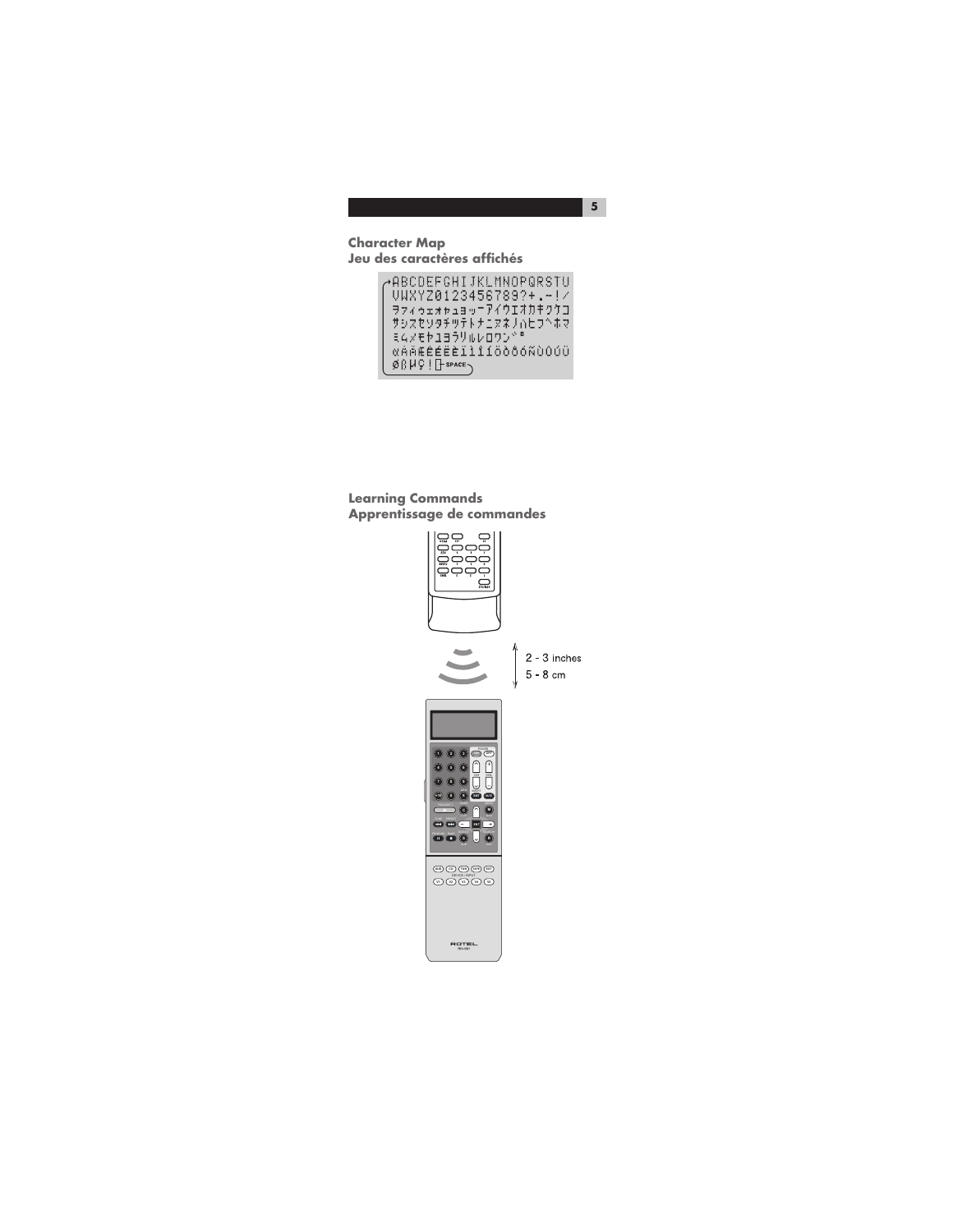

## **Contents**

| Layout                                                           | $\overline{2}$ |
|------------------------------------------------------------------|----------------|
| <b>Flip Down Cover</b>                                           | 4              |
| <b>Character Map</b>                                             | 5              |
| <b>Learning Commands</b>                                         | 5              |
|                                                                  | 8              |
| <b>Key Features</b>                                              | 8              |
| <b>Sensible Precautions</b>                                      | 8              |
| <b>Battery Installation</b>                                      | 8              |
| Overview                                                         | 9              |
| <b>IR Emitter/Sensor</b>                                         | 9              |
| $LCD$ Display $ z $                                              | 9              |
| Light Button 3                                                   | 9              |
| Folding Cover 14                                                 | 10             |
| Device/Input Buttons                                             | 10             |
| <b>EXT Button</b> 4                                              | 11             |
| <b>Basic Command Buttons</b>                                     | 11             |
| Secondary Command Buttons 7                                      | 12             |
| Multi-Step Buttons 12                                            | 12             |
| Setup Button 13                                                  | 12             |
|                                                                  |                |
| Sending IR Commands $\overline{5}$ $\overline{5}$ $\overline{7}$ | 13             |
| Smart Macro Commands 5 6 10                                      | 14             |
| Multi-Step Button Operation 12                                   | 14             |
| <b>Backlighting</b> 3                                            | 14             |
|                                                                  | 15             |
| Programming Rotel components by Model Search                     |                |
| 5 6 7 11 13                                                      | 15             |
| Programming by Brand Name 5 6 7 11 13                            | 16             |
| <b>Programming by 4-Digit Code 5 6 7 11</b>                      | 18             |
| Programming by Auto-Search 5 6 7 8 9 11 13                       | 19             |



Rotel products are designed to comply with international directives on the Restriction of Hazardous Substances (RoHS) in electrical and<br>electronic equipment and the disposal of Waste Electrical and Elec-<br>tronic Equipment (WEEE). The crossed wheelie bin symbol indicates<br>compliance and that or processed in accordance with these directives.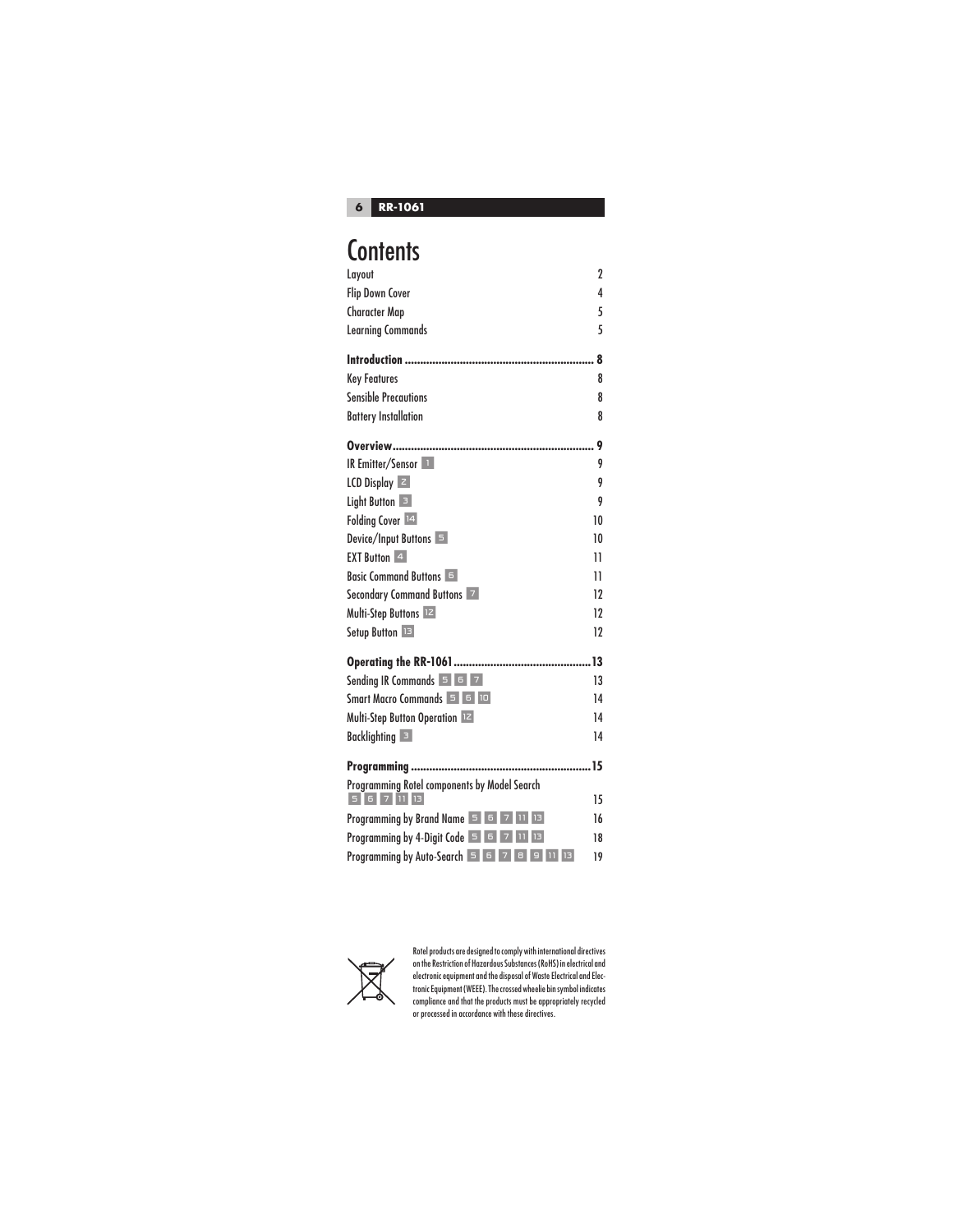| Learning Commands From Another Remote 20                                                                                                                                  |    |
|---------------------------------------------------------------------------------------------------------------------------------------------------------------------------|----|
| Learning Commands $\begin{array}{ c c c c c }\n\hline\n5 & 5 & 7 & 11 & 13 \\ \hline\n\end{array}$                                                                        | 20 |
| Multi-Step Button Learning 12                                                                                                                                             | 21 |
|                                                                                                                                                                           |    |
| Smart Macro Programming 5 6 7 11 13                                                                                                                                       | 22 |
| Clearing a Smart Macro 5 6 11 13                                                                                                                                          | 23 |
| Changing a Smart Macro 5 6 11 13                                                                                                                                          | 23 |
|                                                                                                                                                                           |    |
| Clearing a Single Learned Command 5 6 7 11 13                                                                                                                             | 24 |
| <b>Clearing All Learned Commands</b><br>for a DEVICE/INPUT Button $\overline{5}$ 11 13                                                                                    | 24 |
| <b>Clearing All Learned Commands</b>                                                                                                                                      |    |
| for ALL DEVICE/INPUT Buttons 11 13                                                                                                                                        | 25 |
|                                                                                                                                                                           | 25 |
| Switching between two pages of labels <b>11 B</b>                                                                                                                         | 25 |
| Editing DEVICE/INPUT button labels 5 11 13                                                                                                                                | 26 |
| Editing COMMAND button labels $\begin{array}{ c c c c }\n\hline\n\end{array}$ $\begin{array}{ c c c }\n\hline\n\end{array}$ $\begin{array}{ c c c }\n\hline\n\end{array}$ | 26 |
| Changing Smart Macro labels 11 12 13                                                                                                                                      | 27 |
|                                                                                                                                                                           |    |
| Volume/Mute Punch-Through 9 11 13                                                                                                                                         | 28 |
| Disabling the Beep Tone 11 13                                                                                                                                             | 29 |
| LCD Display Always On or Sleep Mode                                                                                                                                       | 29 |
| Clone Function 11 13                                                                                                                                                      | 29 |
| Restore Factory Defaults 11 13                                                                                                                                            | 30 |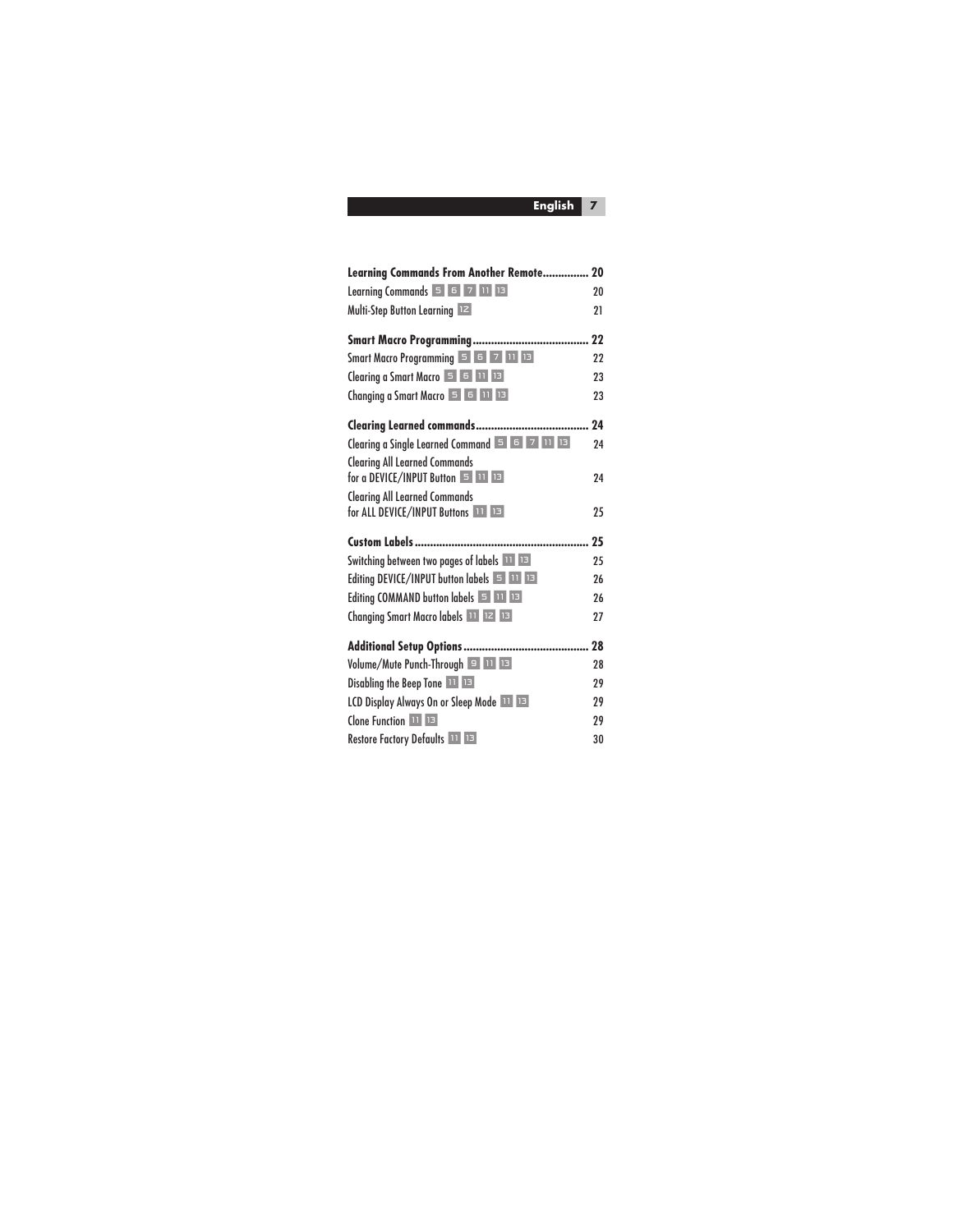## **Introduction**

The RR-1061 Universal Learning Remote Control can replace up to nine remote controls, operating A/V components from Rotel or other brands.

## **Key Features**

- Programmed to operate Rotel surround sound processors, receivers, and DVD players.
- Simple programming for hundreds of components using built-in codes.
- Learning function to teach the RR-1061 commands from other remotes. Multi-step learning on five buttons for multiple command sequences from other remotes.
- Twenty Smart Macro keys send up to 20 commands with the press of two buttons.
- LCD DISPLAY provides visual feedback during programming and operation, including status indicators, and customizable labels for every command button.
- Backlighting for use in dark rooms along with optional beep whenever a button is pressed.
- Cloning feature for easy duplication of the entire command set from one RR-1061 to another.

## **Sensible Precautions**

- The RR-1061 is rugged, but it is not indestructible. So please don't drop it!
- Do not expose the RR-1061 to moisture. To clean the RR-1061, use a soft, lint-free damp cloth. Avoid harsh cleaning solvents.
- Don't try to take the RR-1061 apart. Disassembly will void the warranty.

## **Battery Installation**

Remove the RR-1061 and the 4 AAA batteries from the box. Turn the RR-1061 over and slide the cover off the battery compartment by compressing the release tab and lifting up. Place the four AAA batteries inside (follow the polarity illustrations on the bottom of the compartment) and replace the cover.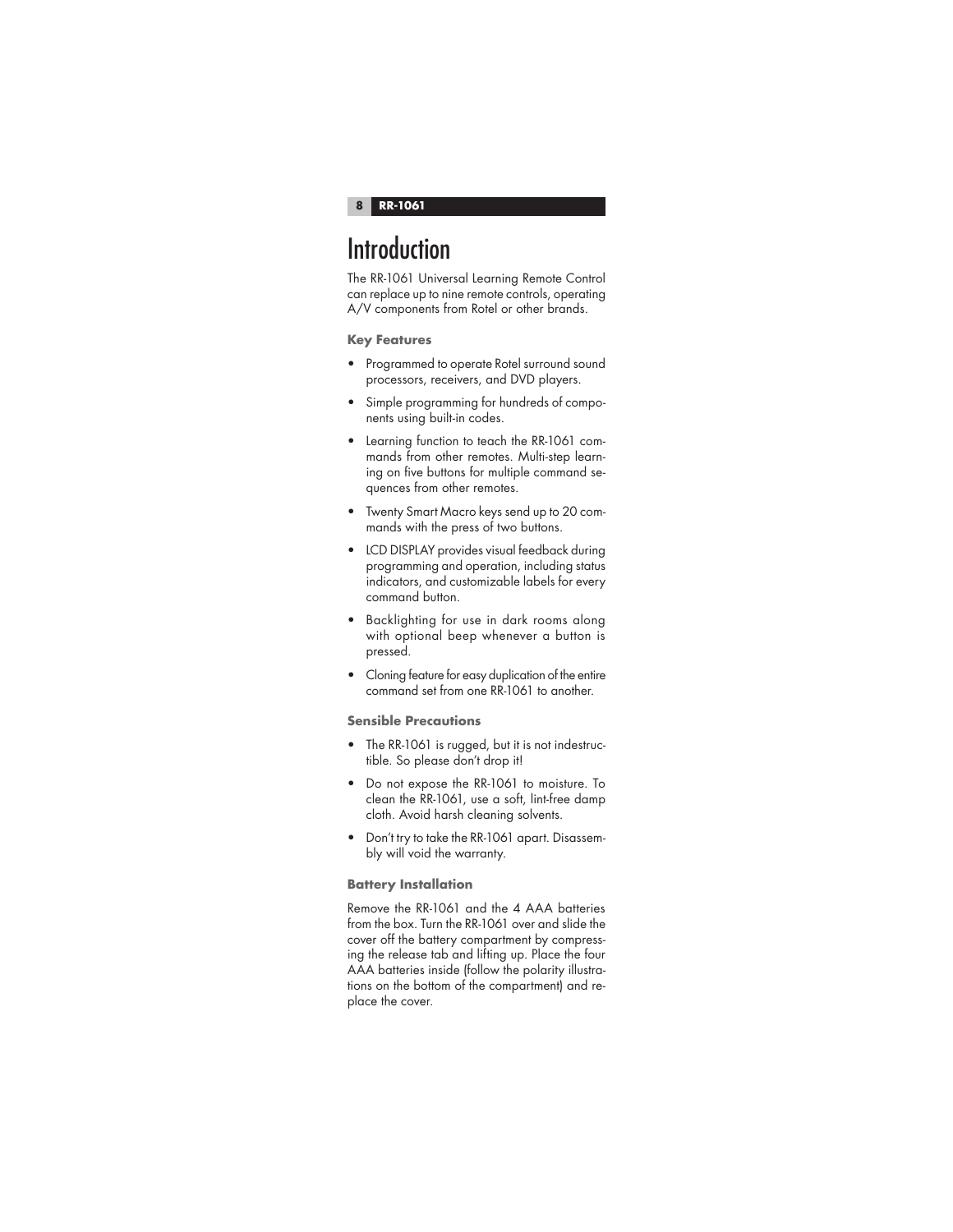## **Overview**

The RR-1061 is a universal learning remote control that can operate all of the components in your audio/video system. Control codes for Rotel components are already programmed. You can easily customize the RR-1061 to operate other components by selecting command sets for hundreds of components from the RR-1061's extensive database. See the Programming section of this manual for easy to follow instructions. For components not in the database or for additional commands, you can teach the RR-1061 commands using your existing remotes. See the Learning section of this manual for easy to follow instructions.

Once the programming is complete, select a component with the press of a button to turn the RR-1061 into the remote control for your CD player, TV, or VCR.

Here is the layout of the RR-1061:

#### **IR Emitter/Sensor II**

The IR Emitter/Sensor is located in the top edge of the RR-1061. It sends the IR commands and must be pointed at the desired component. It also receives IR codes from your other remotes during the LEARNING process.

## **LCD Display** 2

The LCD DISPLAY provides status information including the device currently selected and a customizeable label for each button as it is pressed. The eight character alphanumeric display also provides simple prompts when programming the RR-1061. These indicators and prompts are noted in the appropriate sections of this manual.

## **Light Button** 3

The RR-1061 provides automatic backlighting in a dim room. The backlighting turns on whenever a button is pressed, including the LIGHT button on the side of the remote. The backlighting stays on for about 5 seconds each time a button is pressed.

**NOTE:** In a bright room, the backlighting function is disabled to save battery power.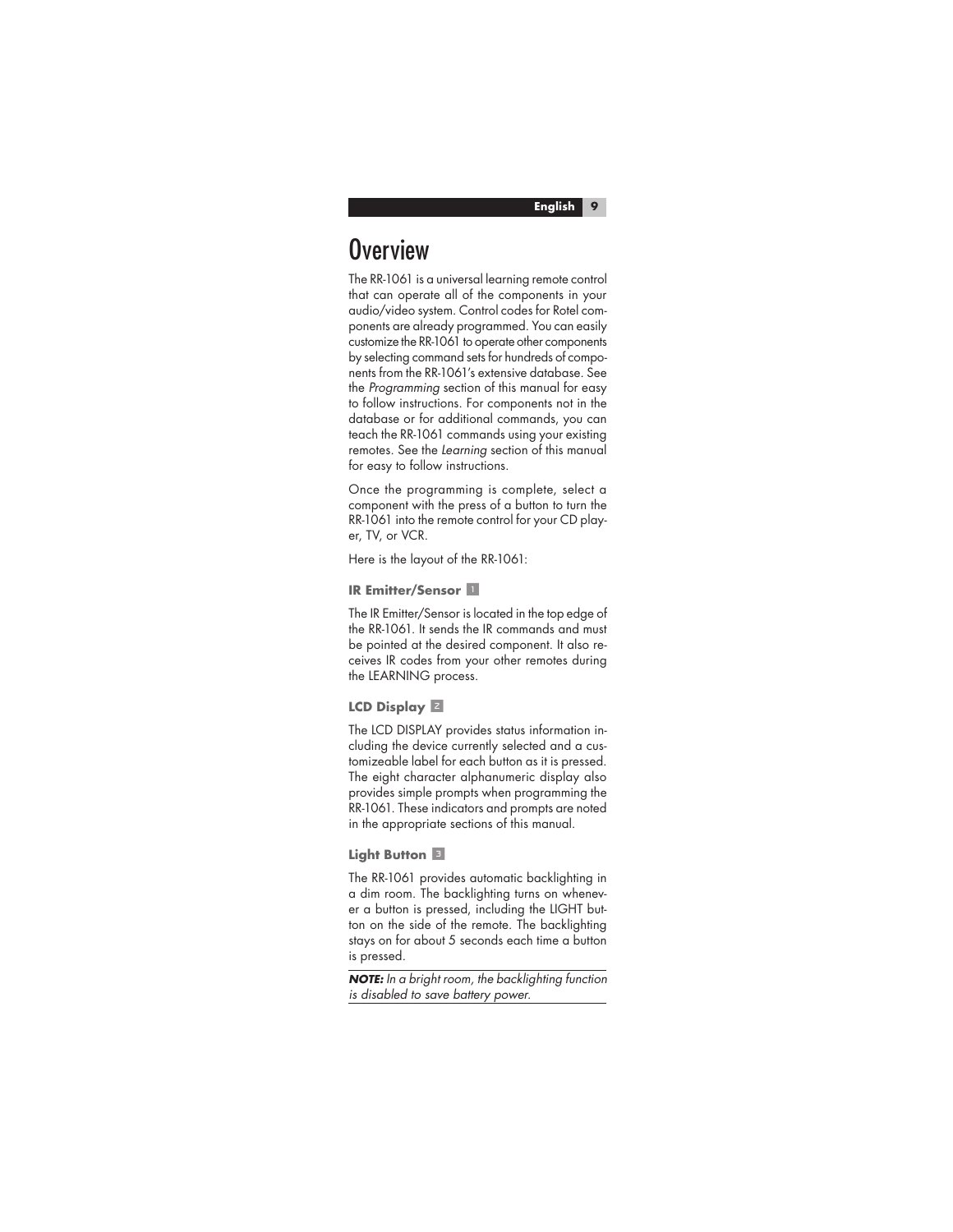#### **Folding Cover 14**

A folding cover conceals the buttons at the bottom of the RR-1061. These buttons provide extra command functions. Leave the folding cover in the closed position to simplify the RR-1061 for routine use. Open the cover to access the additional buttons.

#### **Device/Input Buttons** 5

Two rows of buttons on the folding cover (AUD, CD, TUN, TAPE, EXT and V1–V5) are used to select a component for control by the remote and, if desired, to activate the input for the component you are operating. How long the button is pressed determines whether a device is selected just for control by the remote or whether that input on the A/V receiver or surround sound processor is also activated.

**To change the remote DEVICE only,** press the button briefly (less than one second). This does not change the input selection.

**To change the remote DEVICE and the input selection on the A/V receiver, press and** hold the button for more than one second.

When a DEVICE/INPUT button is pressed, the label for that button appears in the LCD display. These labels can be customized, if desired. See the Labeling DEVICE/INPUT Buttons section of the manual for instructions.

The AUD button is pre-programmed to operate Rotel A/V receivers and surround sound processors. The V1 button is pre-programmed to operate Rotel DVD players. The CD button is pre-programmed to operate Rotel CD players.All other buttons are unprogrammed and can be used to learn the control codes of other remote controls.

The control codes of the AUD and V1 buttons can also be reprogrammed for other control codes. If you do so, you can restore the original Rotel control codes for these buttons. See the Restoring Factory Defaults section of this manual.

**NOTE:** The DEVICE/INPUT buttons are also used in programming the RR-1061 and are available for storing and sending Smart Macros (automatic sequences of up to 20 learned commands).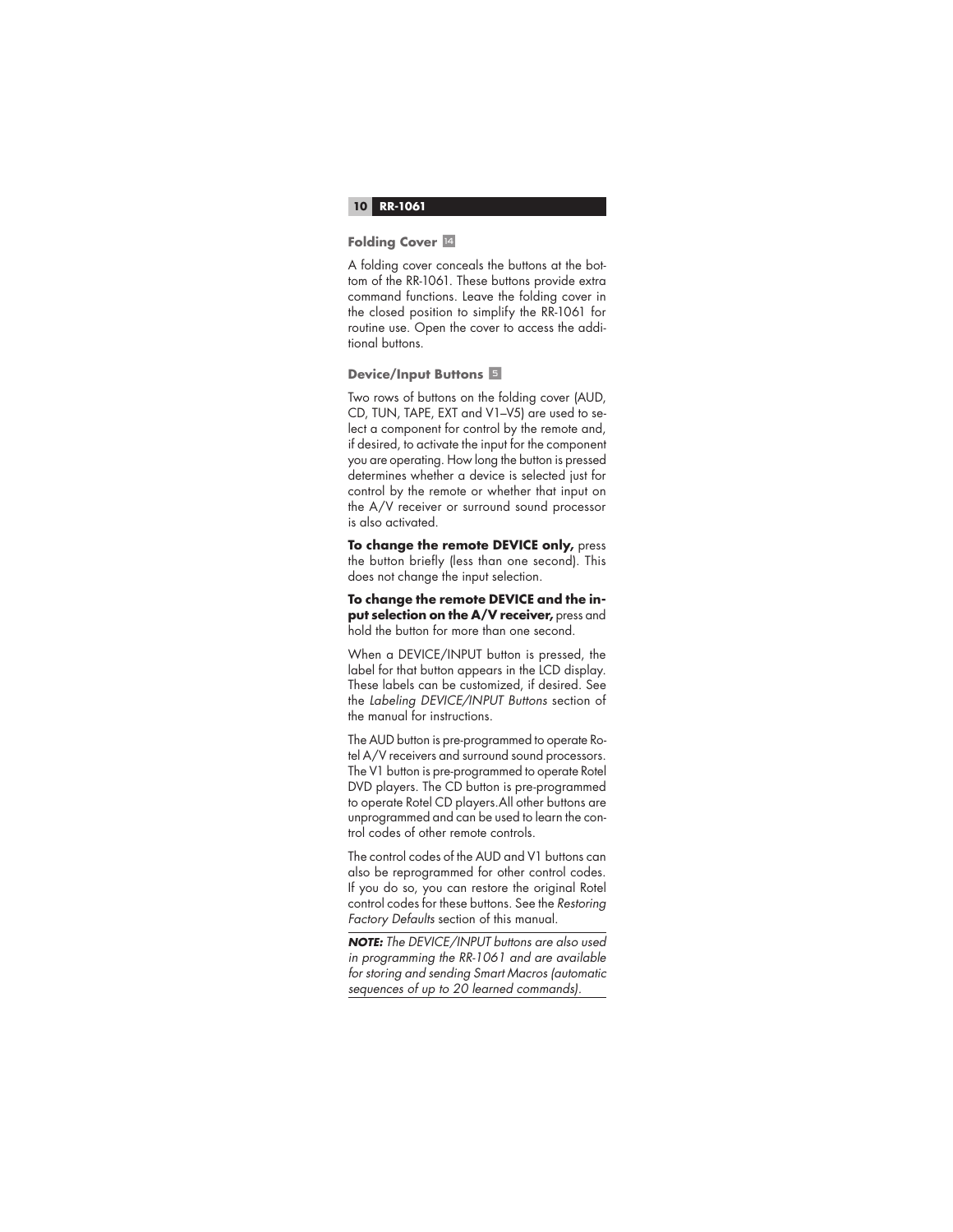#### **EXT Button** 4

The EXT button is a special input selection button for Rotel audio/video receivers or surround sound processors. It is used to select the multi-channel analog inputs when playing SACD or DVD-A discs. This bypasses the digital/analog processing in the receiver or surround sound processor.

Press and hold the EXT button for more than one second to select the multi-channel analog input on a Rotel A/V receiver. The EXT button contains a duplicate of the remote commands programmed in the V1 device. Therefore, you cannot program or learn command codes for the EXT button.

The V1 button should be used for Rotel or other DVD players, allowing you to select the normal input with the V1 button or the multichannel analog input with the EXT button. Both DEVICE/INPUT buttons contain the same remote codes.

#### **Basic Command Buttons** 6

This large group of buttons duplicates the functions on the remote controls for your audio/video components. Each button can store commands for nine different components, selected by pressing one of the DEVICE/INPUT buttons (AUD, CD, TUN, TAPE and V1–V5).

When using the RR-1061, first press the DEVICE/ INPUT button for the desired component. Then, press COMMAND buttons to send the commands learned for that component.

At the top right of this group are basic command buttons such as Power On and Off, Volume, Channel Selection and Muting. The Smart Macro button is also in this group. See the Smart Macro Programming section of this manual for more information.

At the top left of this group are twelve numeric keypad buttons that are used to make direct track selections on a CD or DVD player or direct channel selections on a TV, cable decoder, satellite receiver, etc.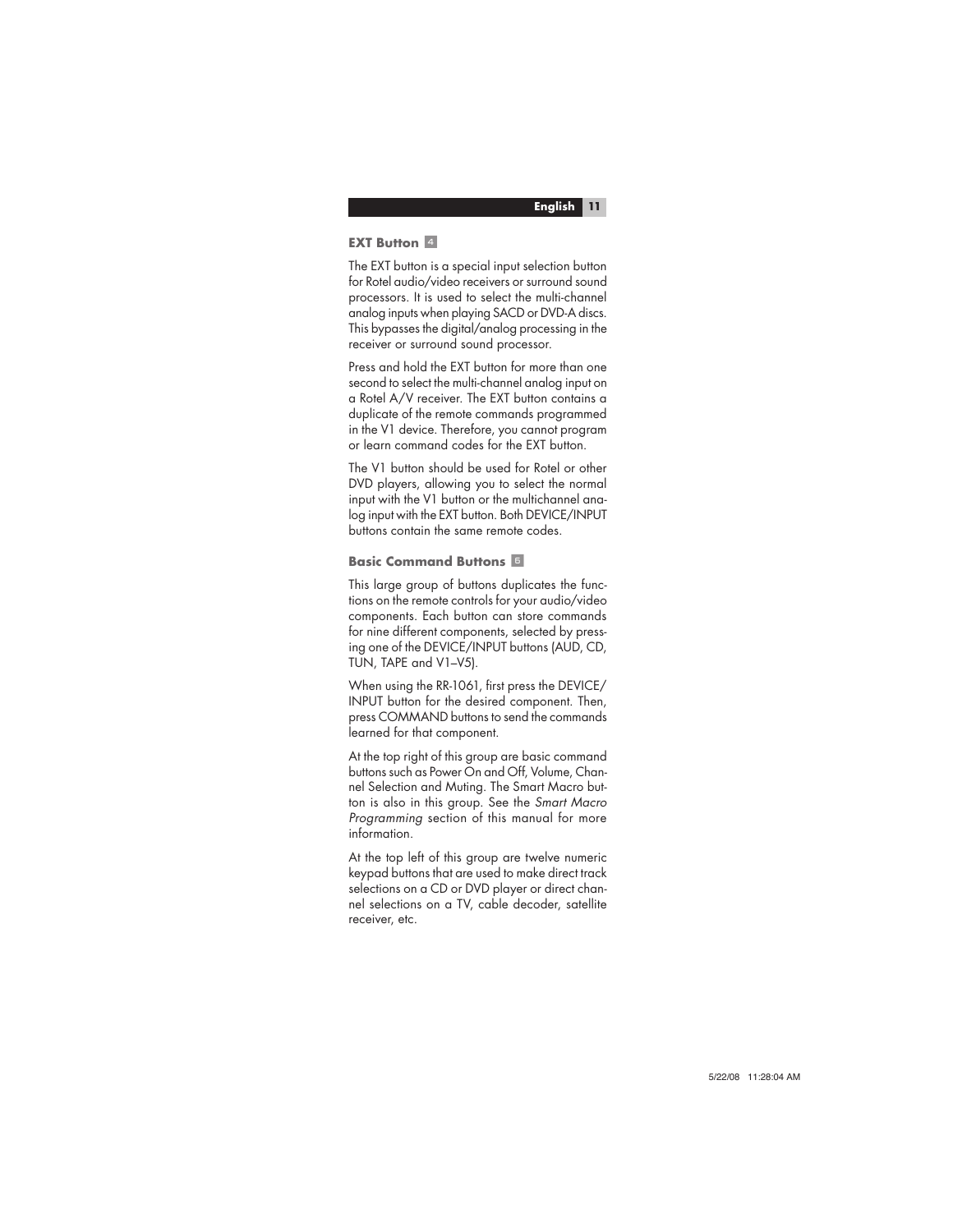At the bottom right are nine buttons that duplicate the cursor functions for cable or satellite TV receiver or audio/video components plus four round buttons are for extra functions, such as Last Channel, Viewing Guide, etc.

At the bottom left are five oval buttons that duplicate the basic transport control functions (Play, Fast Forward, Pause, etc.) of a CD player, DVD player or video tape recorder.

**NOTE:** The numeric buttons, 0 – 9, are also available for sending Smart Macros.

#### **Secondary Command Buttons** 7

Under the folding cover is a group of buttons which provide secondary command functions. Open the folding cover to access these buttons.

The function of these buttons varies depending on the device selected with the DEVICE/INPUT buttons. For example, the top two rows have commands for A/V receivers (see labels printed on the buttons) or commands for CD players (see labels printed above and below the buttons). The two rows below these have commands for A/V receivers (see labels printed on the buttons) or commands for DVD players and VCRs (see labels printed above and below the buttons). The bottom two rows of buttons include commands for TVs.

## **Multi-Step Buttons**  $\mathbb{Z}$

In addition to normal functions, the five buttons labeled SCAN, PTY, P-TUN, TP and TA provide a special option – learning up to three commands on a single button from another remote. The first command is sent when the button is pressed once, the second command is sent the next time the button is pressed, and the third command is sent the third time the button is pressed. See the Learning Multi-Step Buttons section for information.

#### **Setup Button <b>D**

The SETUP button in the lower right corner under the folding cover, is used to enter the setup mode for programming, learning, relabeling, storing macros, and other configuration functions.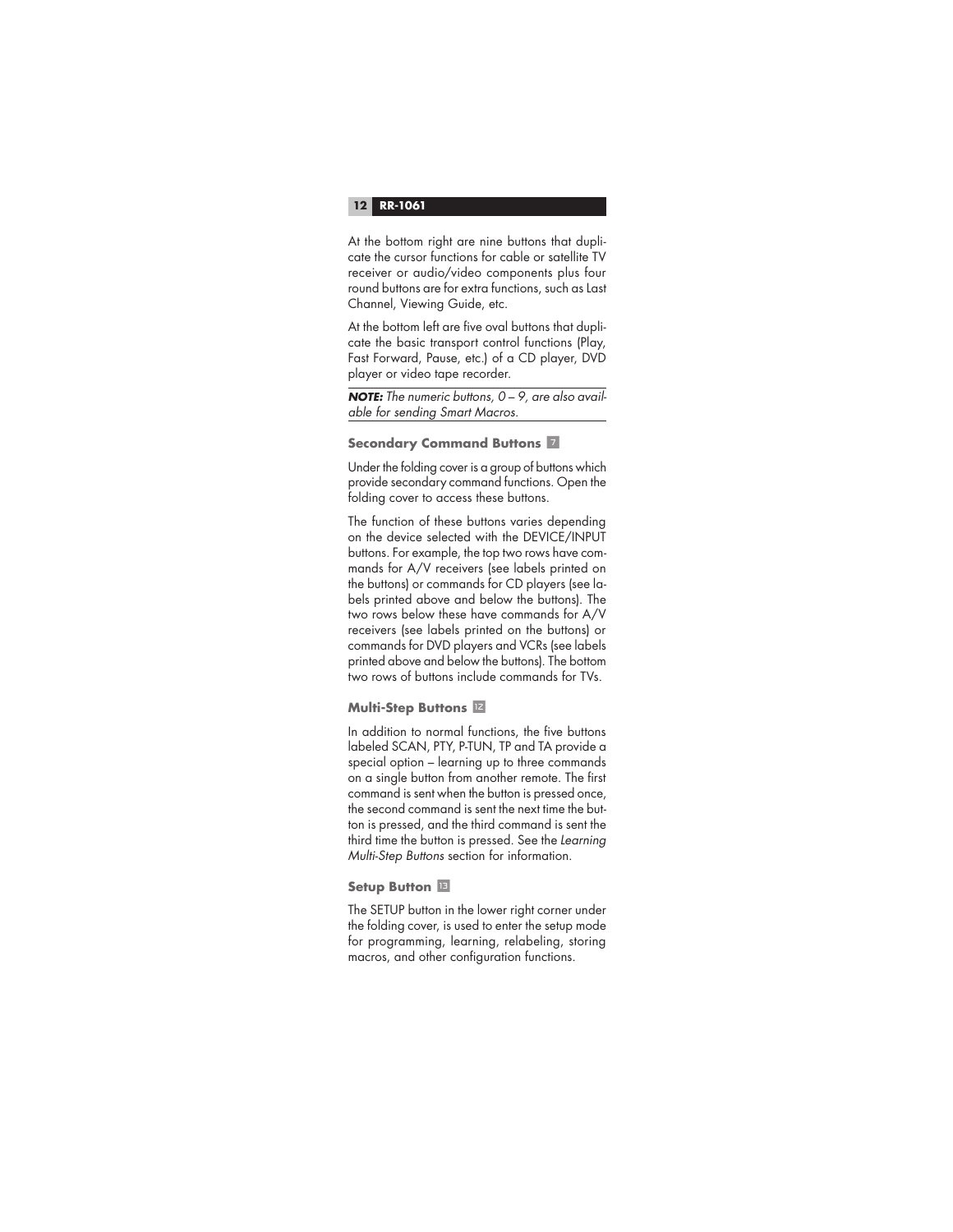# Operating the RR-1061

This section of the manual explains the basic operation of the RR-1061 and most of its standard features.

**NOTE:** The AUD DEVICE/INPUT button of the RR-1061 is pre-programmed with control codes for Rotel A/V receivers or surround sound processors. The V1 button is pre-programmed to operate Rotel DVD players. The CD button is pre-programmed to operate Rotel CD players. The other DEVICE/INPUT buttons (TUN, TAPE and V2 – V5) are unprogrammed. You must program or learn commands for these DEVICE/ INPUT buttons.

## **Sending IR Commands 567**

Instead of putting down one remote and picking up another, you simply press a button on the RR-1061 to convert it from the remote control for your CD player to the remote control for your TV set. Here's how:

- 1. Press a DEVICE/INPUT button (for under one second) to activate the command set for the desired component. For example, press the AUD button to control a Rotel surround processor. The label for your selection appears in the display. The selected command set remains active until you press a different DE-VICE/INPUT button.
- 2. Press a COMMAND button to send an IR command to the component you have selected. For example, press the POWER ON button to turn on a Rotel surround processor. The label for the COMMAND button appears in the display. If the label "NO DATA" appears in the display, the button has no learned command for that DEVICE.

**NOTE:** The default labels that appear in the display match the button labels. You can customize the labels for every DEVICE/INPUT and COM-MAND button.

Remember that the COMMAND buttons duplicate controls on many different types of audio/video components. Their function depends on the type of component selected. Make sure that you have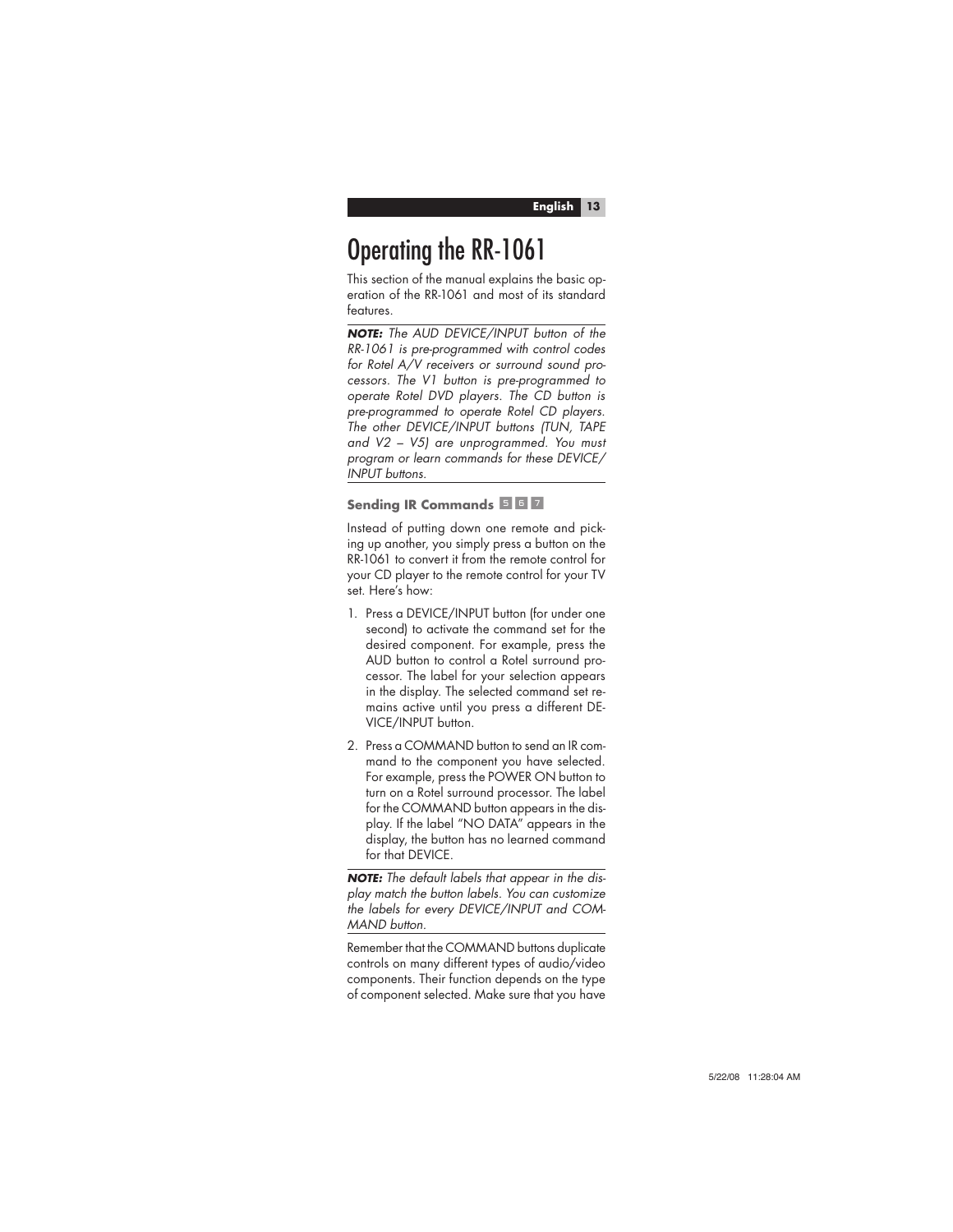pressed the correct DEVICE/INPUT button and use the button labels as guides.

When a button is pressed, a beep tone confirmation is heard. This feature can be disabled. See the Disabling the Beep Tone section of the manual. When an IR command is being sent, a triangular indicator appears in the upper right corner of the LCD display and the label for the command is shown in the display. These labels can be customized. See the Labelling Command Buttons section of this manual. If a button is pressed that has no command, the LCD shows NO DATA.

## **Smart Macro Commands 560**

Twenty of the buttons on the RR-1061 (the 10 DE-VICE/INPUT buttons plus the number buttons 0 – 9) can store multiple command macro sequences – for example, a sequence that turns on the TV set, selects channel 5, turns on the surround processor, and selects the TV input. A macro sequence is sent by pressing the SMART button followed by the button where the macro is stored:

- 1. Press the SMART button. A SMART? prompt appears in the LCD.
- 2. Press the button where the Smart Macro sequence is stored.

**NOTE:** If you push a Smart Macro button that has not been programmed, the word EMPTY followed by the name of the button appears in the display and the remote returns to normal mode.

## **Multi-Step Button Operation <b>E**

The five buttons labelled SCAN, PTY, P-TUN, TP, and TA provide a special option – the ability to learn up to three different commands. The first command is sent when the button is pressed once, the second command is sent the next time the button is pressed, and the third command is sent the third time the button is pressed.

## **Backlighting** 3

In a dark room, the RR-1061 automatically activates its backlighting feature for 5 seconds when a button is pressed. Press the LIGHT button to manually turn on the backlighting in a dim room. This button is disabled in a bright room.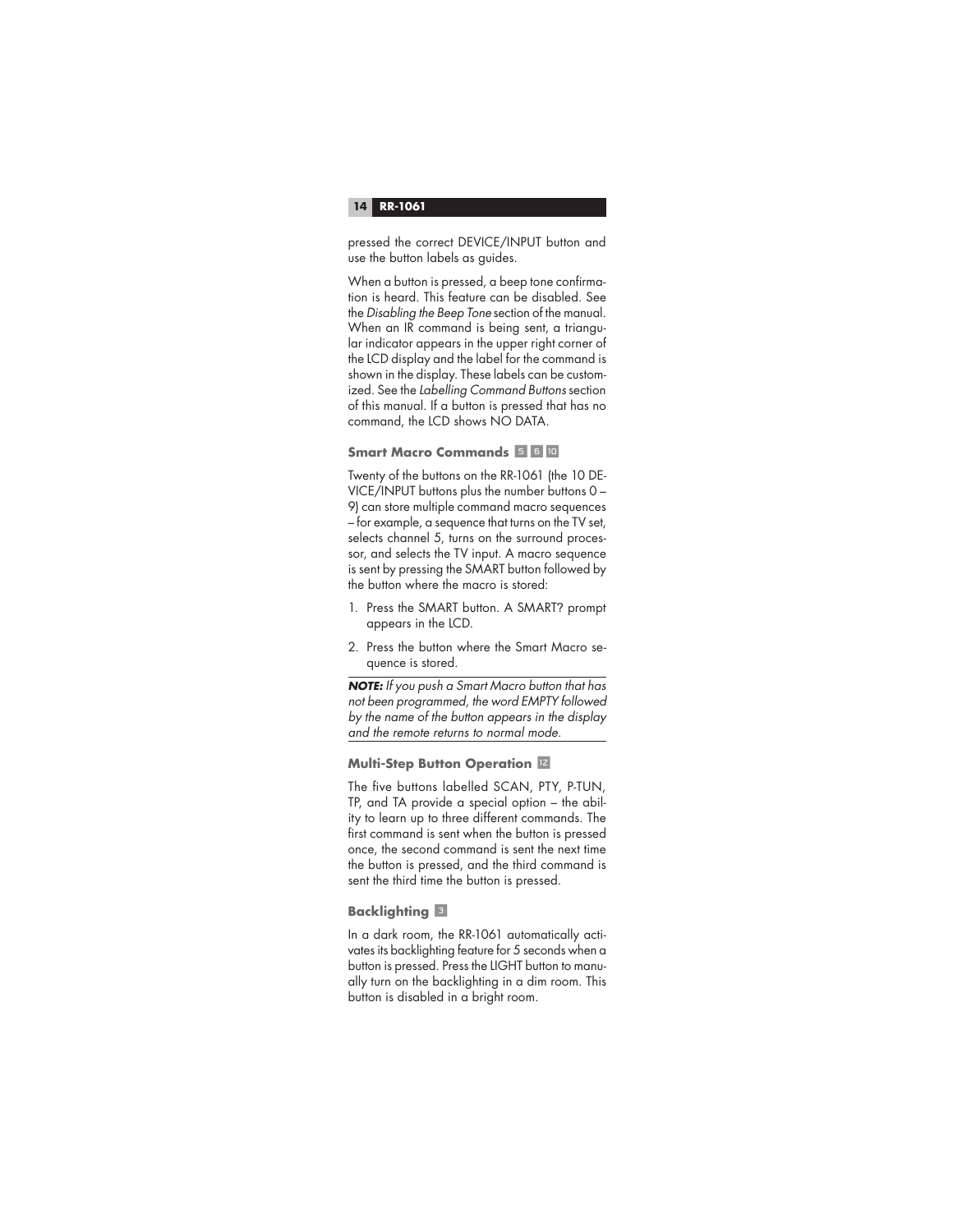## **Programming**

The RR-1061 contains hundreds of command sets for components. Programming the remote involves selecting the command sets that correspond to the components in your system and assigning each of them to one of the nine DEVICE buttons by entering the 4-digit code for that component. This need only be done once during initial setup  $of the PR-1061$ 

There are four ways of findina the correct 4-digit code. The easiest way to program Rotel components is to search by the model number. For other components, you can search the database by the brand name of your component. A third option is to try the codes available for your brand from the list of 4-digit codes. Finally, you can search the database for ALL codes, until you find one that works.

**NOTE:** Programming the RR-1061 is done in a menu-driven setup mode accessed by pressing the SETUP button, then using the UP/DOWN and +/– cursor keys to navigate menus, and pressing the ENT button to confirm selections. At any time during the process, you can exit the setup mode and return to normal operation by pressing the SETUP button.

#### **Programming Rotel components by Model Search 567008**

You can find the correct 4-digit code for Rotel components by searching the database for the model number of your Rotel Audio, DVD, or CD component.

When using the model search, the DEVICE/IN-PUT buttons can only be programmed for specific types of components as follows:

| <b>AUD:</b>  | Audio components only |
|--------------|-----------------------|
| CD:          | CD players only       |
| TUN:         | Audio, DVD, CD only   |
| <b>TAPE:</b> | Audio, DVD, CD only   |
| V1:          | DVD only              |
| V2:          | Audio, DVD, CD only   |
| V3:          | Audio, DVD, CD only   |
| V4:          | Audio, DVD, CD only   |
| V5:          | Audio, DVD, CD only   |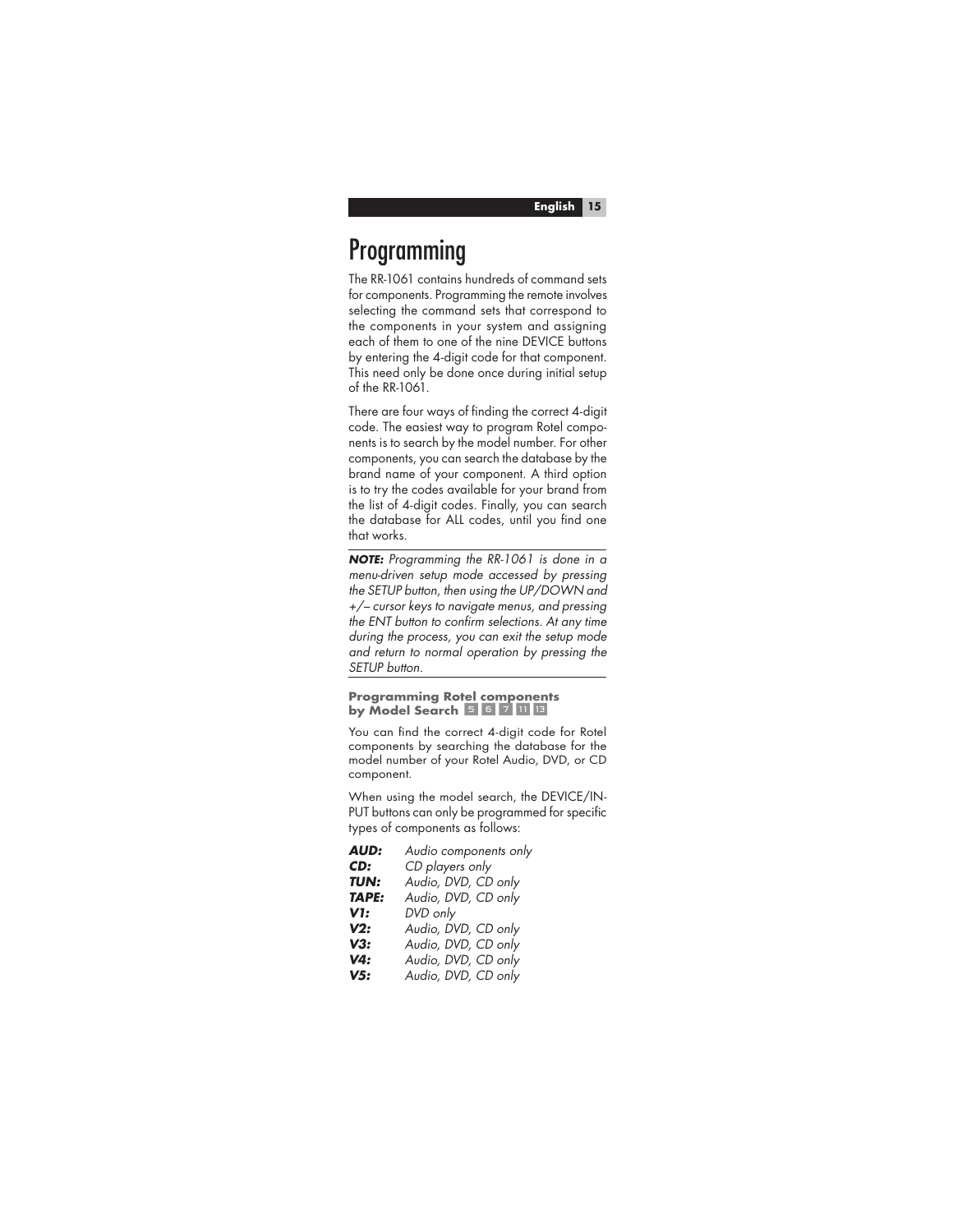- 1. Press the DEVICE/INPUT button where you wish to program this component's code (AUD, CD, TUN, TAPE and V1–V5).
- 2. Press the SETUP button (the LCD displays SET-UP). Press the ENT button to confirm.
- 3. Press the UP/DOWN cursor buttons until SET-UP MODEL appears in the display. Press the ENT button to confirm.
- 4. Press the UP/DOWN cursor buttons until the type of component you are searching for appears in the display (AUD, DVD, CD) Press the ENT button to confirm. The first available model number appears in the display.
- 5. Use the UP/DOWN cursor buttons to scroll through the list until the desired model number appears. Press ENT to confirm the selection.
- 6. Press any COMMAND button to test the new code. For example, when programming a CD player, you could push the PLAY button to see if the disc begins play. If the command works, press ENT to save the the code selection and return to normal operation.

**NOTE:** You can press the SETUP button to exit the programming at any time.

#### **Programming by Brand Name 567113**

You can also use the following search method to find and test the code numbers available for your brand of component. When using the brand search, the DEVICE/INPUT buttons can only be programmed for specific types of components as follows:

| <b>AUD:</b>  | Rotel audio components only |
|--------------|-----------------------------|
| CD:          | CD players only             |
| <b>TUN:</b>  | Any component               |
| <b>TAPE:</b> | Any component               |
| V1:          | DVD only                    |
| V2:          | Any component               |
| V3:          | Any component               |
| V4:          | Any component               |
| V5:          | Any component               |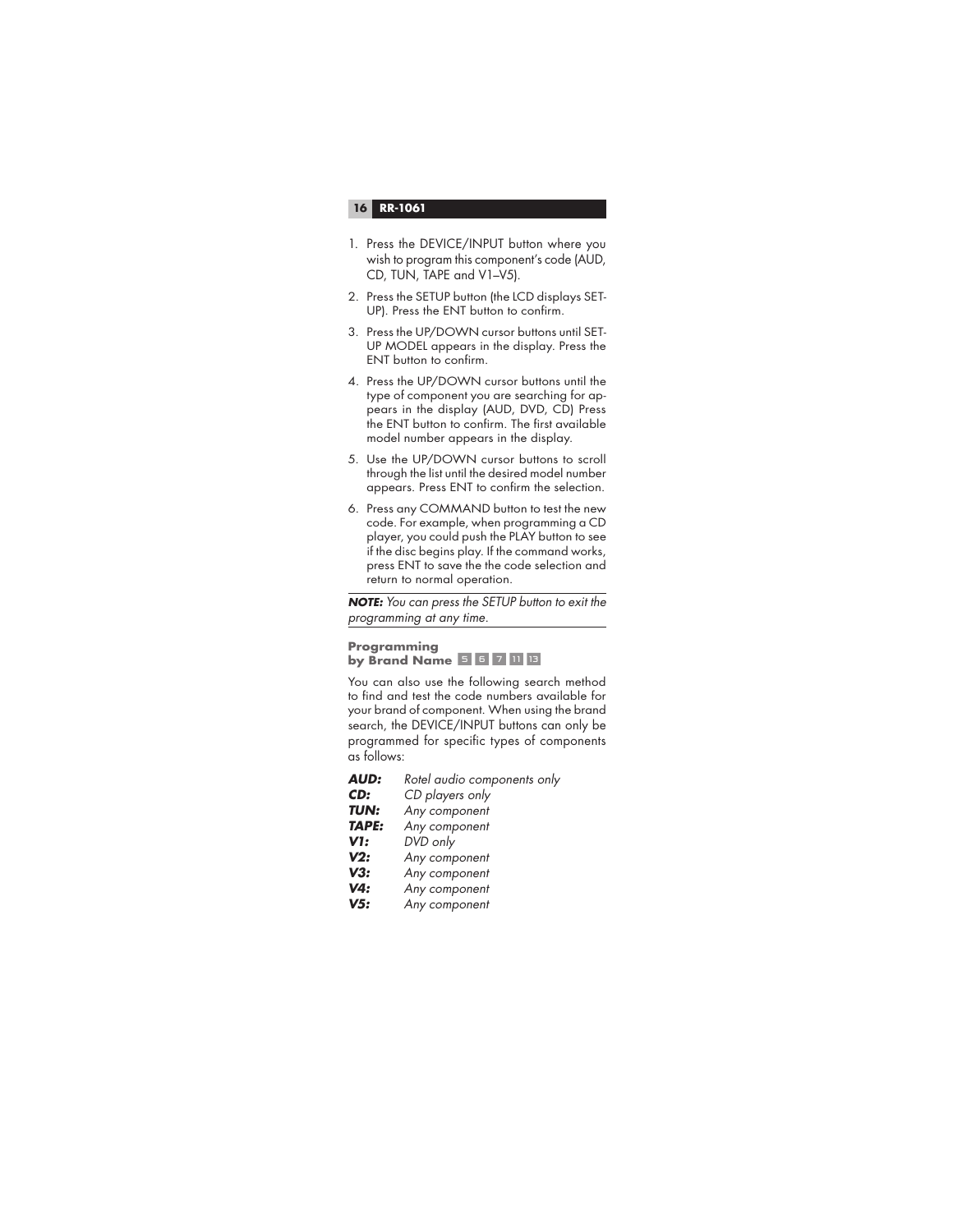To program using the brand search:

- 1. Press the DEVICE/INPUT button where you wish to program this component's codes (AUD, CD, TUN, TAPE and V1–V5).
- 2. Press the SETUP button (the LCD displays SET-UP). Press the ENT button to confirm.
- 3. Press the UP/DOWN cursor buttons until SET-UP BRAND appears in the display. Press the ENT button to confirm.
- 4. Press the UP/DOWN cursor buttons until the type of component you are searching for appears in the display (TV, VCR, SAT, CTV, DVD, CD, etc.) Press the ENT button to confirm. The first available brand starting with the letter A appears in the display.
- 5. Select the first letter of your component's brand, using the +/– cursor buttons. Then, use the UP/DOWN cursor buttons to scroll through the list until the desired brand appears. Press ENT to confirm.
- 6. The brand along with the first available 4-digit code for that brand appears in the LCD.
- 7. Press any COMMAND button to test the first available code for your brand. For example, if you are testing a code for a TV, you could press the CH UP button to confirm that the channel changes on the TV. The 4-digit code being tested is shown in the display.

 **If the command button operates the component,** you have found a code that may work. You can test additional commands by pressing more COMMAND keys. If successful, press the ENT button to save the code.

 **If the command button does not work,**  press the UP cursor button again to test the next code for that brand, with the new 4 digit code being tested shown in the display. Continue testing codes until you find one that works, saving it by pressing the ENT button.

8. Press the SETUP button at any time to exit the programming mode.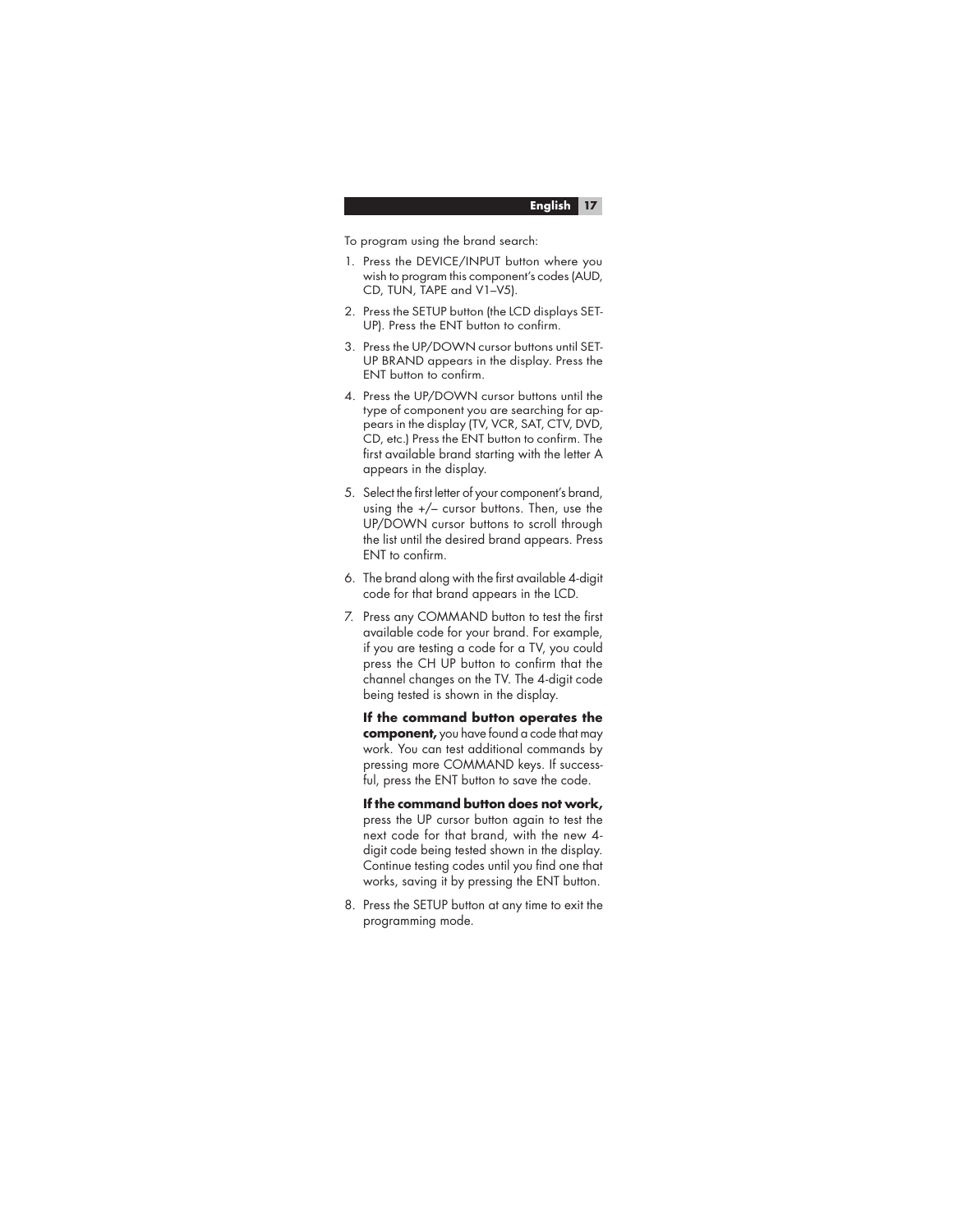#### **Programming by 4-Digit Code** 567 11 13

Find your audio/video component in the 4-digit code list. Then proceed as follows:

- 1. Press the DEVICE/INPUT button where you wish to program this component's codes (AUD, CD, TUN, TAPE and V1–V5).
- 2. Press the SETUP button (the LCD displays SET-UP). Press the ENT button to confirm.
- 3. Press the UP/DOWN cursor buttons until SET-UP CODE appears in the display. Press the ENT button to confirm.
- 4. Input the 4-digit code using the 0–9 buttons. Upon entering a valid code, the phrase CODE OK will be shown. If the code is not valid, the LCD will show CODE INVALID.
- 5. Once a valid code has been entered, test the code by sending pressing any COMMAND button. For example, when testing a DVD code, you could press the PLAY button. If the code works, skip to the next step. If the code does not work properly, repeat the procedure from step 4, using the next 4-digit code listed for the brand of component.
- 6. Press the SETUP button to exit to programming mode.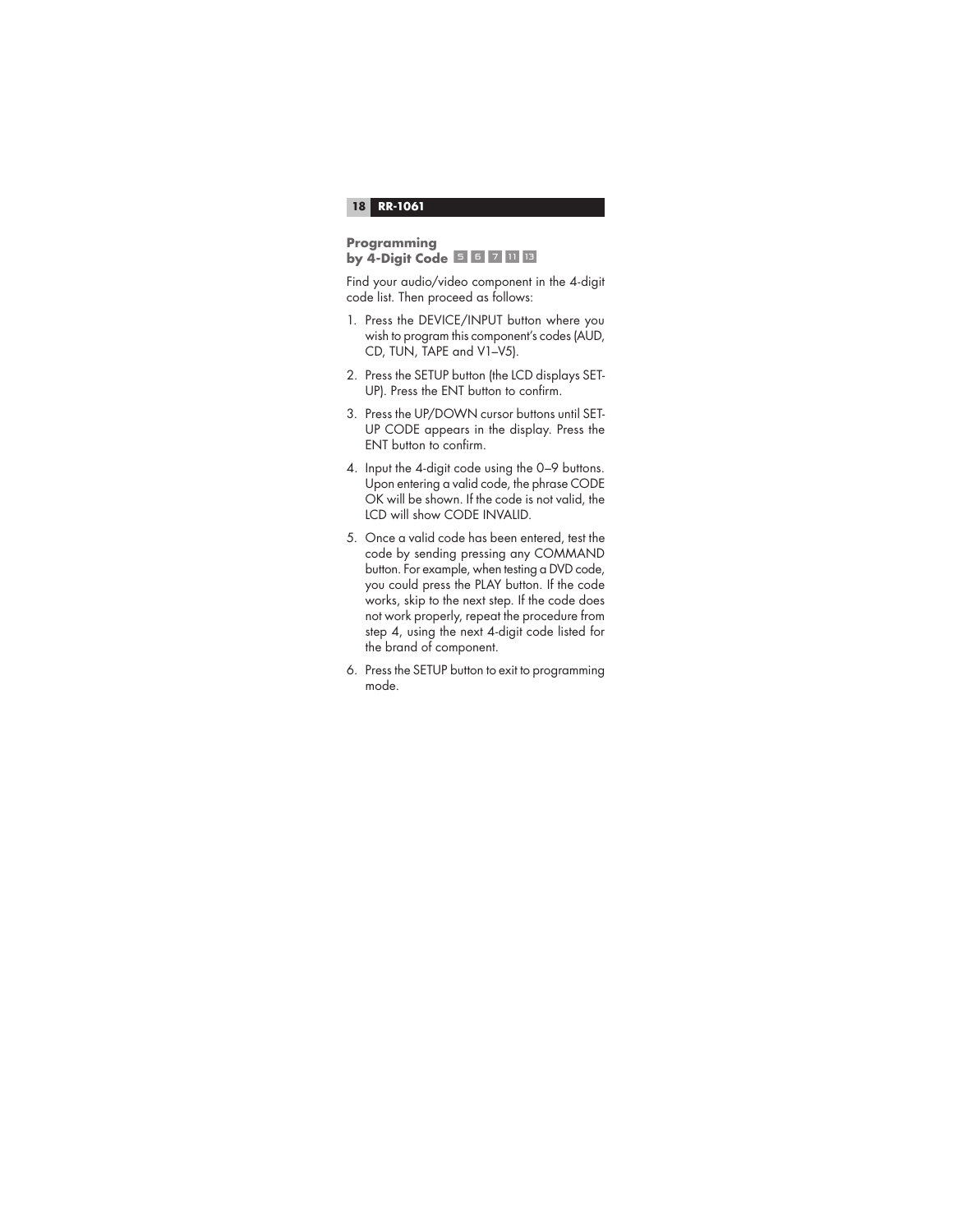#### **Programming by Auto-Search** 56789113

To search for a code from the full list of available 4-digit codes for a type of component:

- 1. Press the DEVICE/INPUT button where you wish to program this component's codes (AUD, CD, TUN, TAPE and V1–V5).
- 2. Press the SETUP button (the LCD displays SET-UP). Press the ENT button to confirm.
- 3. Press the UP/DOWN cursor buttons until SET-UP A. SEARCH appears in the display. Press the ENT button to confirm.
- 4. Press the UP/DOWN cursor buttons until the type of component you are searching for appears in the display (TV, VCR, SAT, CTV, DVD, CD, etc.) Press the ENT button to confirm.
- 5. Press and release the POWER ON button to advance to the next code.
- 6. Test the code by pressing any COMMAND buttons suitable for that component. For example, if testing a CD player, press the PLAY button.

 **If the commands work for the desired component,** you have found a code that may work. If successful, press the DEVICE/INPUT button to save the code.

 **If the commands do not work,** press and release the POWER ON button again to advance to the next available code for that component, with the new 4-digit code being tested shown in the display. Continue pressing the POWER ON button and testing codes until you have found a code that works, saving it by pressing the DEVICE/INPUT button.

7. Press the SETUP button at any time to exit the programming mode.

**NOTE:** You can return to the previous 4-digit code by pressing the MUTE command button.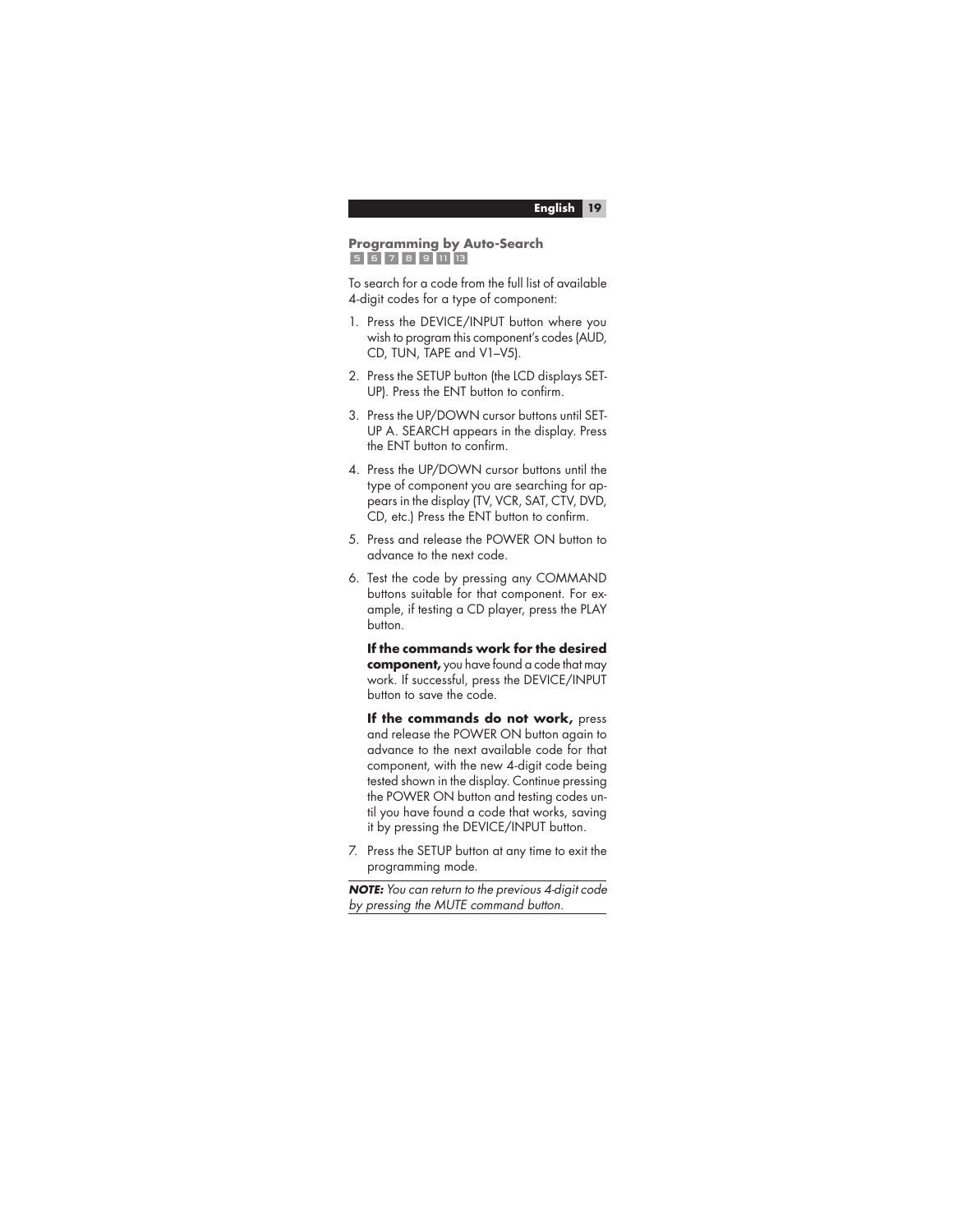## Learning Commands From Another Remote

If you are unable to find a command set using the Programming steps, or if you need additional commands, you can teach the RR-1061 commands directly from your existing remotes. This procedure is called Learning.

**Learning Commands** 567 116

To teach the RR-1061 the commands from one of your other remotes, place the two remote controls end to end as shown in the illustration at the front of this manual. The IR signals sent by the other remote must be aimed at the IR emitter/sensor of the RR-1061.

- 1. Press the DEVICE/INPUT button where you wish to learn this component's codes (AUD, CD, TUN, TAPE and V1–V5).
- 2. Press the SETUP button (the LCD displays SET-UP). Press the ENT button to confirm.
- 3. Press the UP/DOWN cursor buttons until SET-UP LEARNING appears in the display. Press the ENT button to confirm.
- 4. Press the COMMAND button that you wish to learn (Power On, CH UP/DOWN, etc.). The name of that COMMAND button appears in the display beneath the word LEARNING.
- 5. Press and hold the corresponding button on the original remote until the display shows "OK" indicating that the command has been learned.

 **If the LCD shows an ERROR message,** the command was not successfully learned. Try again.

 **If the LCD shows a NO DATA message,** no signal was received from the original remote. Adjust the position of the two remotes and try Step 3 again.

- 6. To learn additional buttons, repeat steps 4 and 5.
- 7. Press the SETUP button to exit the learning mode when you are finished.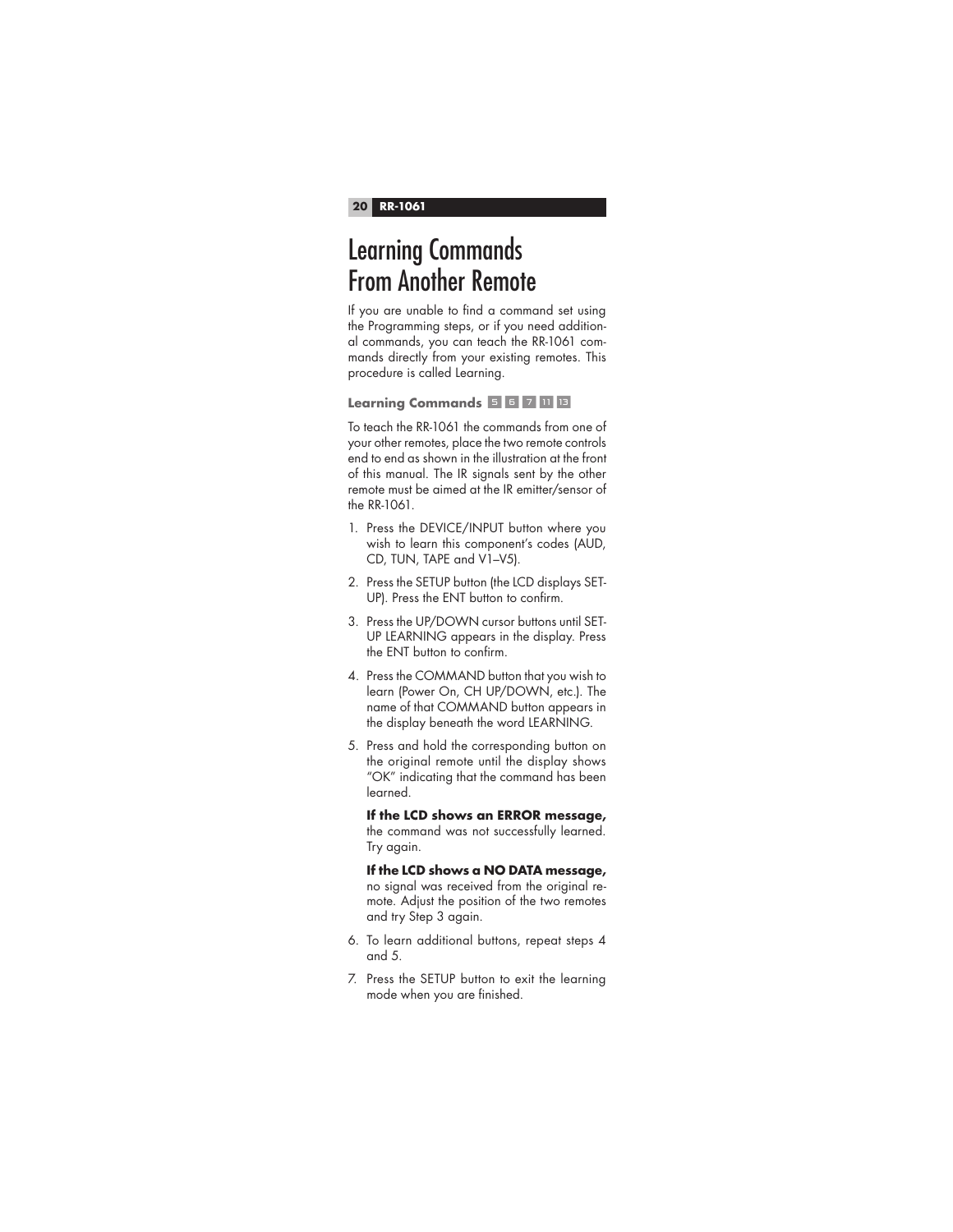**NOTE:** The RR-1061 has enough memory to learn 600 commands. If the memory capacity is reached, the LCD displays FULL when you attempt to learn a command.

## **Multi-Step Button Learning**  $\mathbb{Z}$

The five buttons labeled SCAN, PTY, P-TUN, TP, TA provide a special option – the ability to learn up to three different commands on a single button. During operation, the first command is sent when the button is pressed once, the second command is sent the next time the button is pressed, and the third command is sent the third time the button is pressed.

To program a multi-step button using the SCAN button as an example:

- 1. Follow the first five steps under "Learning Commands" in the previous section (pressing the desired SCAN button instead of a COM-MAND button in Step 4) to program the first command for the SCAN button.
- 2. Press the SCAN button a second time. "S1-2" shows in the display. Press and hold the next button on the original remote until the "OK!" confirmation appears.
- 3. To learn a third command, press the SCAN button a third time. The display shows "S1-3" indicating that it is ready to learn the third command. Press and hold the next command button on the original remote until the "OK!" confirmation appears.

**NOTE:** To change the programming of any command for a multi-step button, it is necessary to start over beginning with the first command.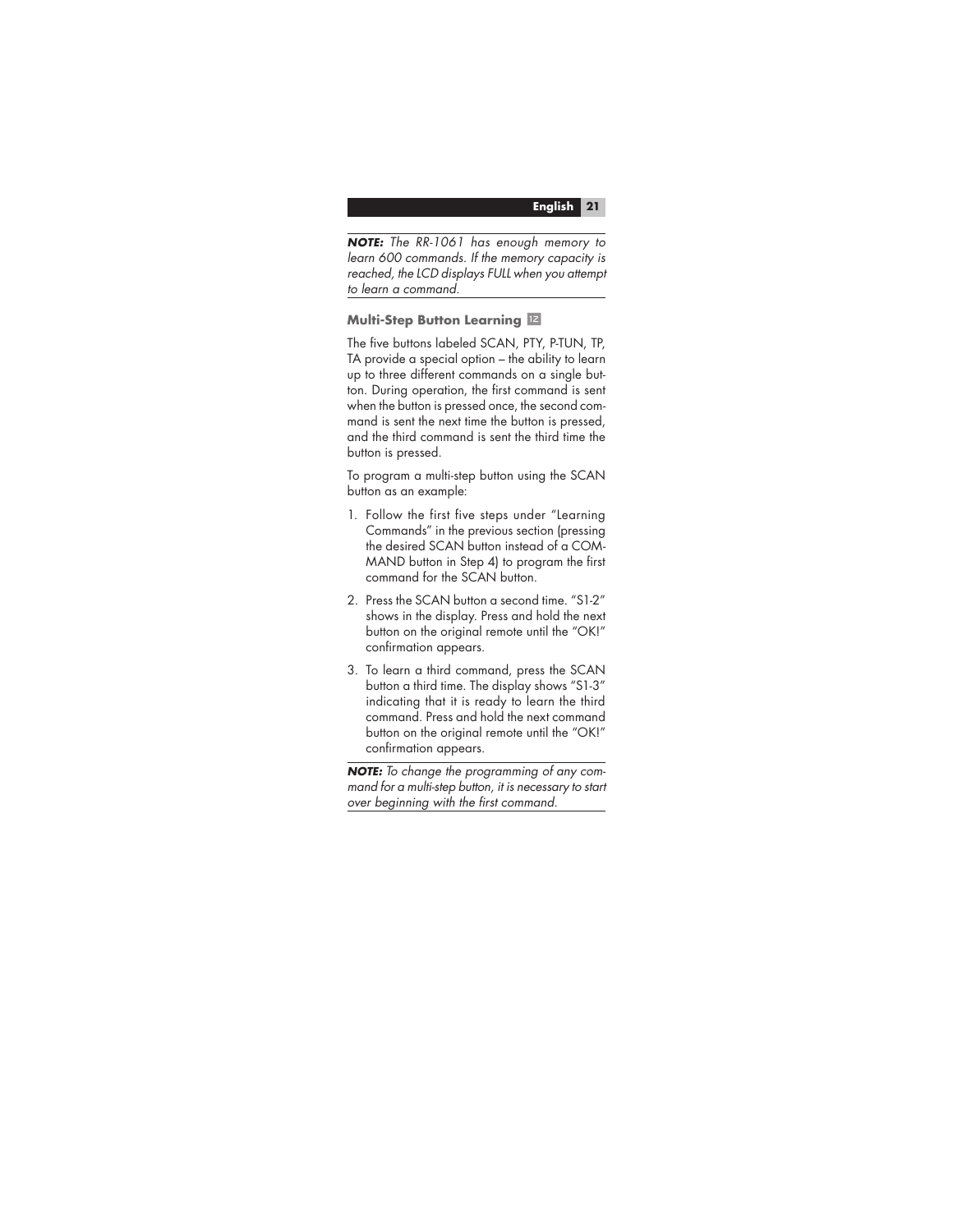## Smart Macro Programming

Twenty of the buttons on the RR-1061 (the 10 DE-VICE/INPUT buttons plus the numeric buttons 0 – 9) can store multiple command macro sequences – for example, a sequence that turns on the TV set, selects channel 5, turns on the surround processor, and selects the TV input.

## **Smart Macro Programming**  $5671113$

A macro sequence is sent by pressing the SMART button followed by the button where the macro is stored. To program a macro sequence, first make sure that all of the desired commands have already been programmed or learned by the RR-1061 – the Smart Macro feature simply records a sequence of individual RR-1061 button commands.

- 1. Press the SETUP button.
- 2. Press the UP/DOWN cursor buttons until SET-UP SMART appears in the display. Press the ENT button to confirm.
- 3. When the LCD shows the prompt ADD SMART?, press one the Smart Macro keys (AUD, CD, TUN, TAPE, EXT, V1–V5, or 0–9). The LCD briefly shows ADD followed by the name of the Smart Macro key being programmed.
- 4 When the LCD shows the prompt STEP 1, press the first COMMAND button in the Smart Macro sequence.
- 5. When the LCD shows the prompt STEP 2, press the second command in the macro sequence.
- 6. Continue until the Smart Macro sequence is complete (up to a maximum of 20 commands). Press the SETUP button to finish the Smart Macro programming.
- 7. A confirmation message, CONFIRM? appears in the LCD. Use the UP/DOWN buttons to select either YES (to save the new Smart Macro) or NO (to erase the Smart Macro programming). Press the ENT button to confirm.

**NOTE:** Smart Macro buttons can have custom labels. See the Custom Labels section of the manual for information.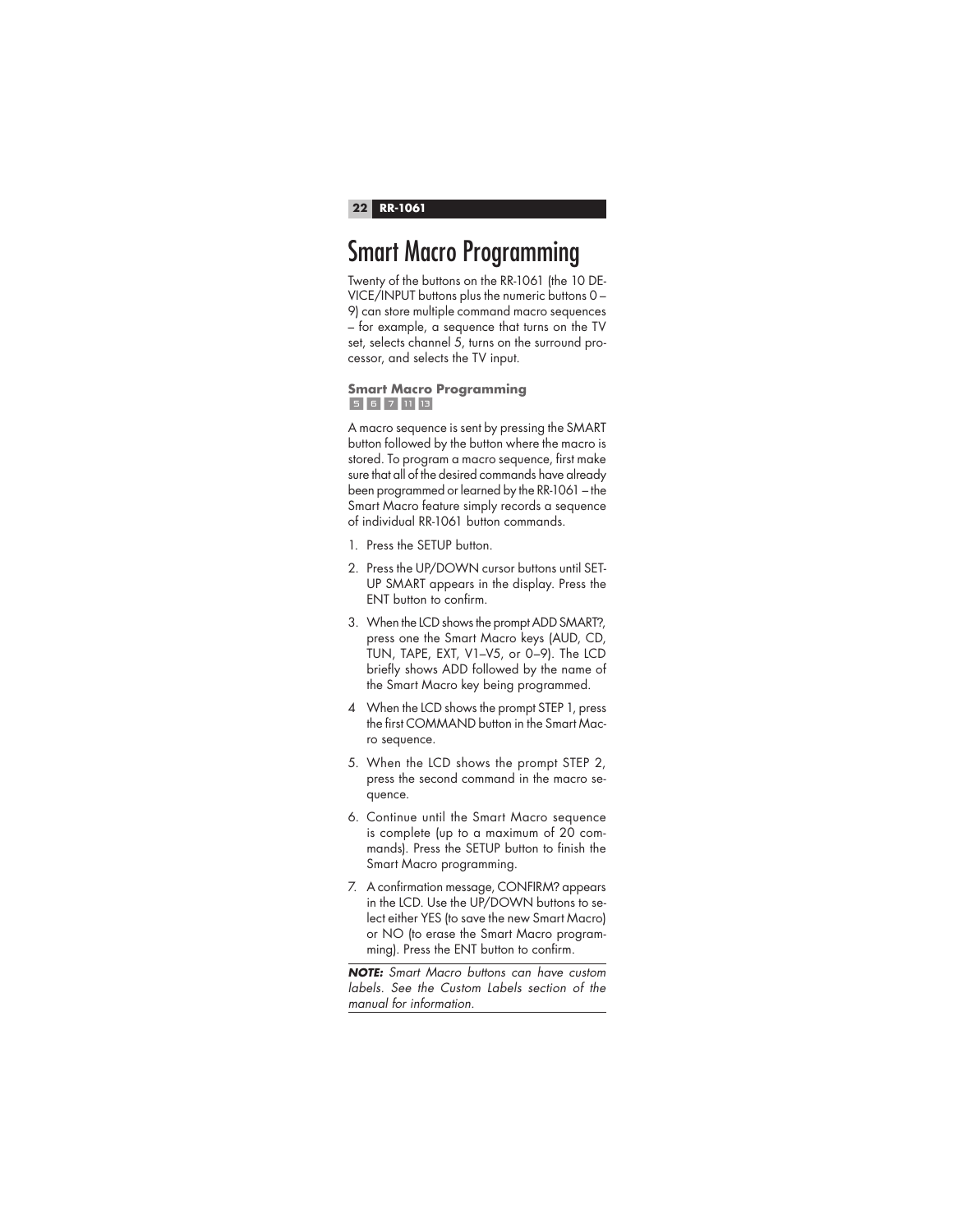#### **Clearing a Smart Macro 56 UP** 13

To clear a previously saved Smart Macro:

- 1. Press the SETUP button and then press the UP/ DOWN cursor buttons until SMART appears in the display. Press ENT.
- 2. Press the UP/DOWN cursor buttons until SMART CLEAR appears in the display. Press the ENT button to confirm. CLEAR SMART? appears in the display.
- 3. Press the Smart Macro button to be cleared (for example, press 1 to clear a Smart Macro stored in the 1 button).
- 4. A confirmation appears in the LCD. Use the UP/DOWN buttons to select YES (to clear the Smart Macro) or NO (to keep the Smart Macro). Press the ENT button to confirm.

**NOTE:** If you attempt to clear unprogrammed Smart Macro button, the word EMPTY appears and the remote returns to normal mode.

#### **Changing a Smart Macro 56-Q 11**

To change a previously saved Smart Macro:

- 1. Press the SETUP button. Then, press the UP/ DOWN cursor buttons until SMART appears in the display. Press ENT.
- 2. Press the UP/DOWN cursor buttons until SMART EDIT appears in the display. Press the ENT button to confirm. EDIT SMART? appears in the display
- 3. Press the Smart Macro button to be changed (for example, press 1 to change a Smart Macro stored in the 1 button).
- 4. Use the UP/DOWN buttons to select the STEP # you wish to change, for example STEP 10. Press the ENT button to confirm.
- 5. When the CHG TO ? prompt appears, press the new command button for that step.
- 6. Repeat steps 5 and 6 to change any other commands, then press the SETUP button.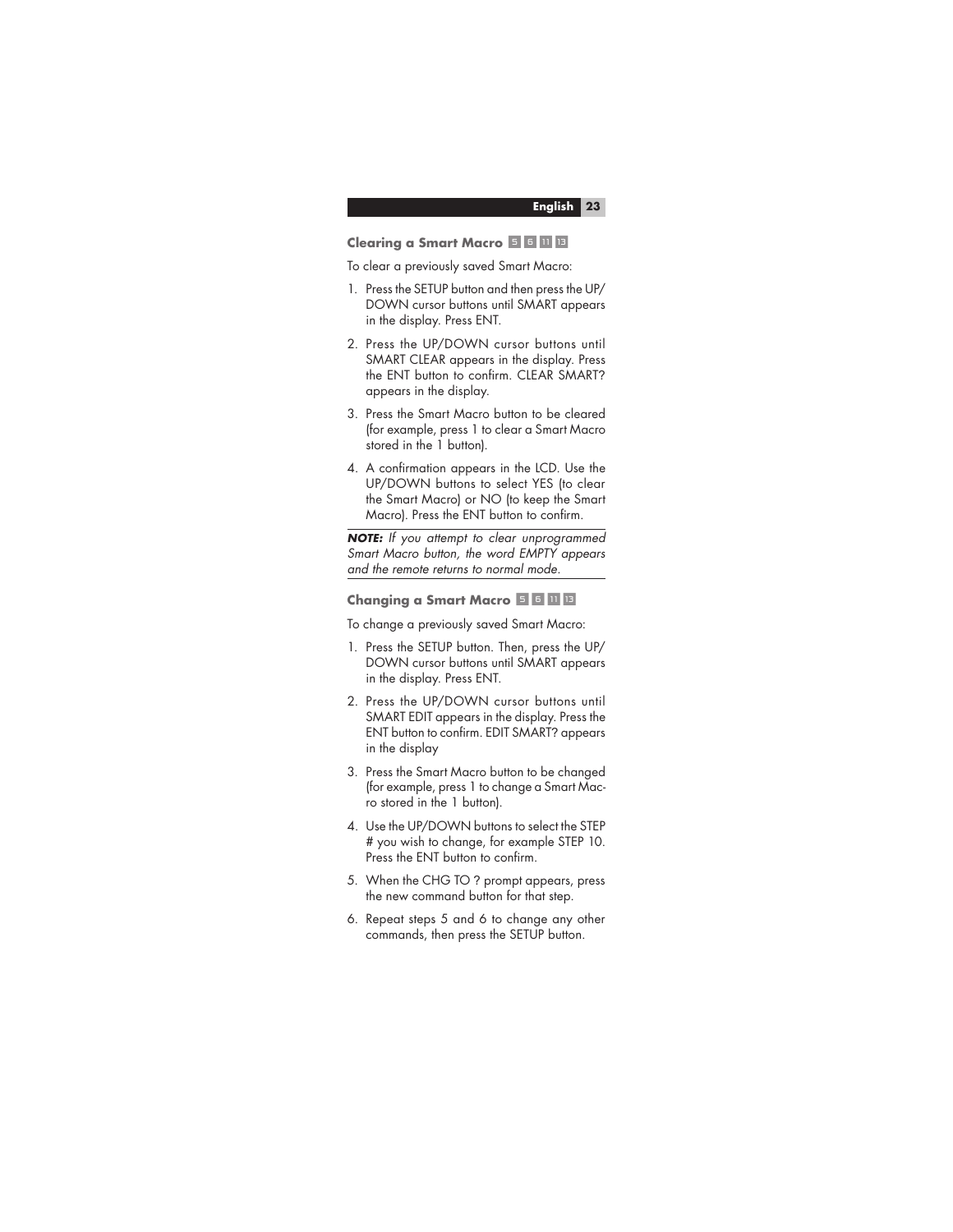7. A confirmation appears in the LCD. Use the UP/DOWN buttons to select either YES (to change the command) or NO (to discard the changes). Press ENT to confirm.

**NOTE:** If you attempt to change an unprogrammed Smart Macro button, the word EMPTY appears and the remote returns to normal mode.

# Clearing Learned Commands

You can clear a single learned command, a multistep command, all of the learned commands for a single DEVICE/INPUT button, or all of the learned commands for all DEVICE/INPUT buttons:

## **Clearing a Single Learned Command**   $5671113$

- 1. Press the DEVICE/INPUT button where the learned command is stored.
- 2. Press the SETUP button (the LCD displays SET-UP). Press the UP/DOWN cursor buttons until EDIT appears in the display. Press the ENT button to confirm.
- 3. Press the UP/DOWN cursor buttons until CLEAR ONE KEY appears in the display. Press the ENT button to confirm.
- 4. When the SELECT KEY prompt is displayed, press the command button you wish to clear.
- 5. A confirmation message appears in the LCD. Use the UP/DOWN buttons to select either YES (to clear the learned command) or NO (to keep command). Press the ENT button to  $confirm$

## **Clearing All Learned Commands for a DEVICE/INPUT Button 5 TH 13**

- 1. Press the DEVICE/INPUT button where the learned command is stored.
- 2. Press the SETUP button (the LCD displays SET-UP). Press the UP/DOWN cursor buttons until EDIT appears in the display. Press the ENT button to confirm.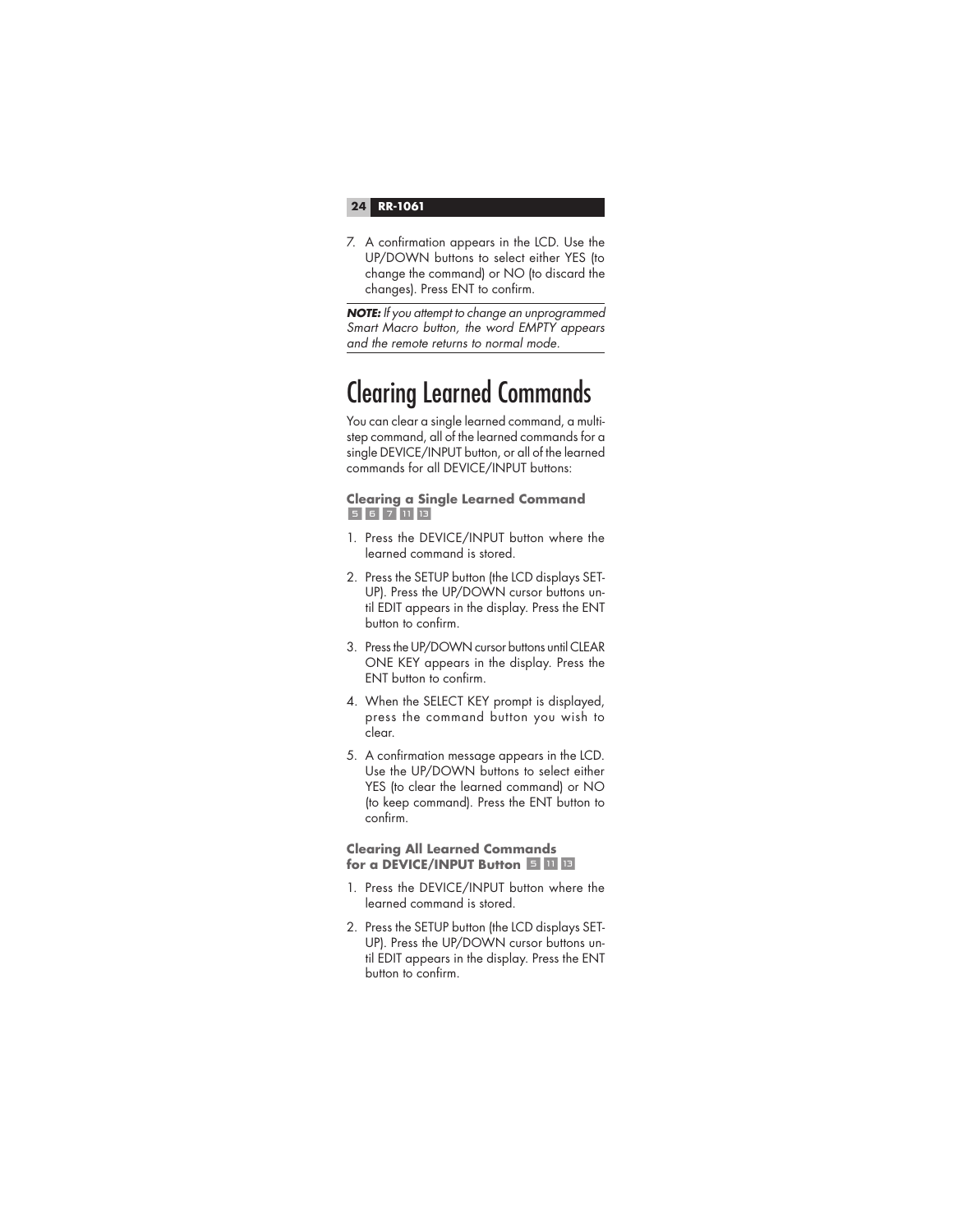- 3. Press the UP/DOWN cursor buttons until CLEAR ONE DEV appears in the display.
- 4. Press the ENT button to delete all learned commands for the DEVICE/INPUT button.

#### **Clearing All Learned Commands for ALL DEVICE/INPUT Buttons**  $\overline{u}$  **B**

- 1. Press the SETUP button (the LCD displays SET-UP). Press the UP/DOWN cursor buttons until EDIT appears in the display. Press the ENT button to confirm.
- 2. Press the UP/DOWN cursor buttons until CLEAR ALL DEV appears in the display.
- 3. Press the ENT button to delete all learned commands for all DEVICE/INPUT buttons.

## Custom Labels

Whenever you press a button on the RR-1061, its name appears in the display. By default, the labels appearing in the LCD when a button is pressed match the printed labels for each button. There are two complete sets ("pages") of labels stored in the RR-1061. You can switch between the two. The first page of labels cannot be changed. The labels for the second page can be customized. This allows you to return to the default labels at any time by switching back to the first page.

**Switching between**  two pages of labels  $\blacksquare$   $\blacksquare$ 

- 1. Press the SETUP button.
- 2. Press the UP/DOWN cursor buttons until MULTI LANGUAGE appears in the display. Press the ENT button to confirm.
- 3. Press the UP/DOWN cursor buttons until the desired set of labels (PAGE 1 or PAGE 2) appears in the display. Press the ENT button to confirm the selection.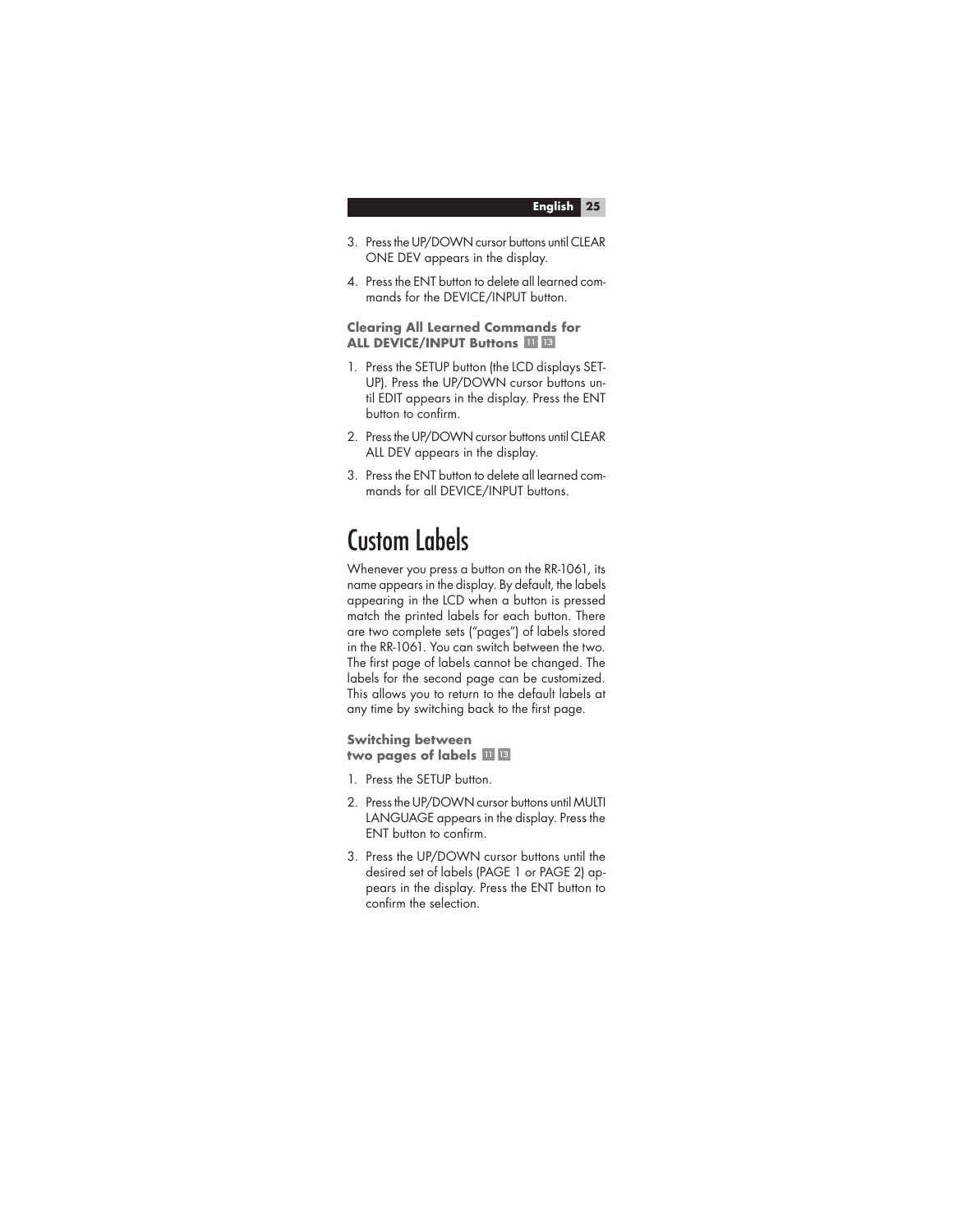#### **Editing DEVICE/INPUT button labels 5 U B**

To change the label for a button, make sure that you have selected the Page 2 set of labels (see above), then:

- 1. Press the SETUP button.
- 2. Press the UP/DOWN cursor buttons until EDIT appears in the display. Press the ENT button to confirm.
- 3. Press the UP/DOWN cursor buttons until EDIT DEVICE appears in the display. Press the ENT button to confirm.
- 4. Press the DEVICE/INPUT button (AUD, CD, TUN, TAPE, EXT, V1–V5) that you wish to relabel. The current label appears on the second line of the display.
- 5. Press the +/– buttons to select a letter in the label to change and the UP/DOWN cursor buttons to change the letter. The Character Map illustration shows the available characters. Labels can be up to 8 characters.
- 6. When the new label is complete, press the SETUP button to save the new label.
- 7. A confirmation message appears in the LCD. Use the UP/DOWN buttons to select either YES (to confirm the new label) or NO (to exit without making any changes). Press the ENT button to confirm the selection.

## **Editing COMMAND button labels**  5 11 13

To change the label for a button, make sure that you have selected the Page 2 set of labels, then:

- 1. Press the DEVICE/INPUT button (AUD, CD, TUN, TAPE, V1–V5) containing the COM-MAND button you wish to relabel.
- 2. Press the SETUP button.
- 3. Press the UP/DOWN cursor buttons until EDIT appears in the display. Press the ENT button to confirm.
- 4. Press the UP/DOWN cursor buttons until EDIT KEY appears in the display. Press the ENT button to confirm.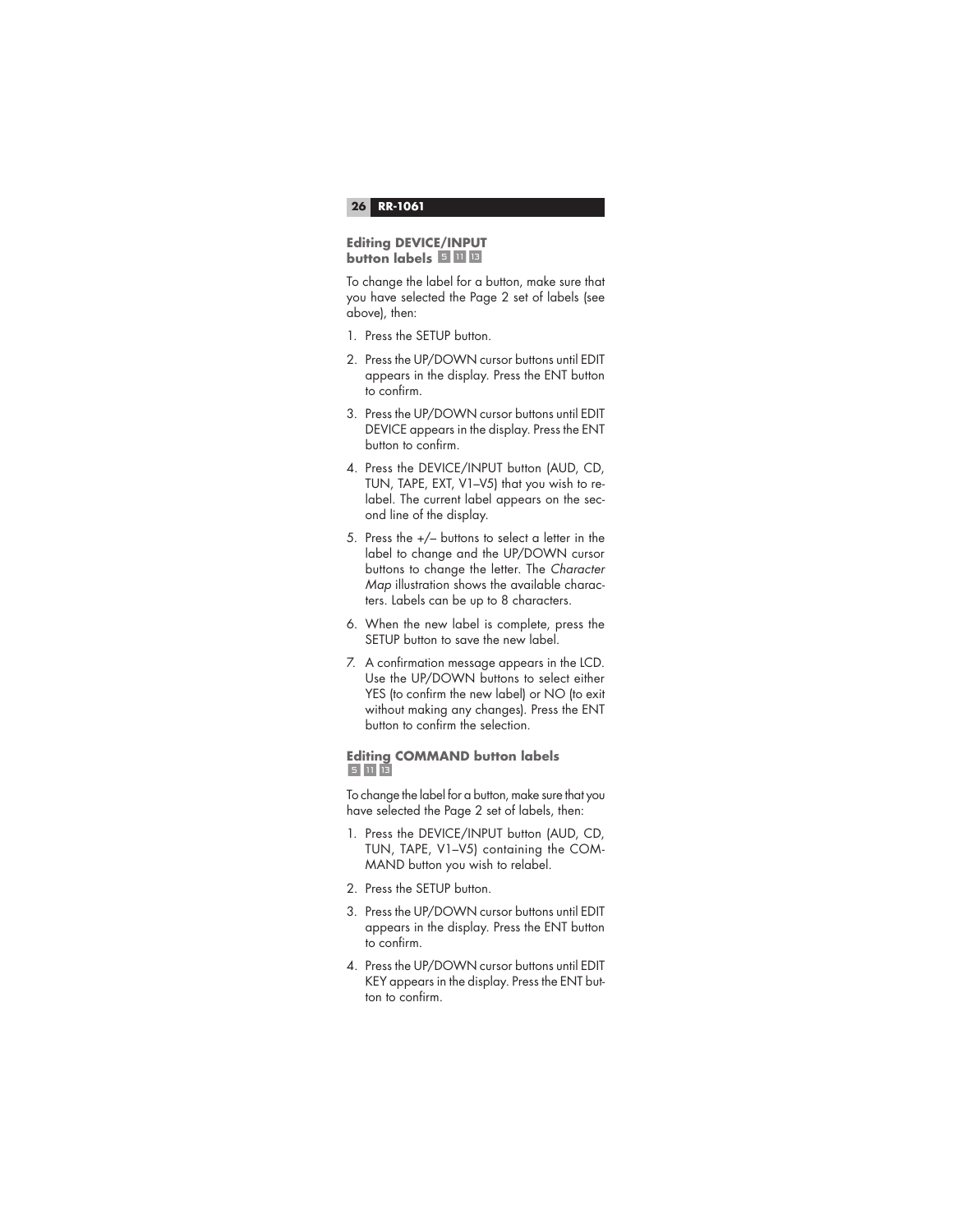- 5. Press the COMMAND button that you wish to relabel. The current label appears on the second line of the display.
- 6. Press the +/– buttons to select a character to change and the UP/DOWN cursor buttons to change the letter. The "Character Map" illustration shows the available characters. Labels can be a maximum of 8 characters.
- 7. When the new label is complete, press the SETUP button to save the new label.
- 8. A confirmation message appears in the LCD. Use the UP/DOWN buttons to select either YES (to confirm the new label) or NO (to exit without making any changes). Press the ENT button to confirm the selection.

#### **Changing Smart Macro labels <b>II IZ B**

To change the label for a Smart Macro:

- 1. Press the SETUP button.
- 2. Press the UP/DOWN cursor buttons until SMART appears in the display. Press the ENT button to confirm.
- 3. Press the UP/DOWN cursor buttons until SMART RENAME appears in the display. Press the ENT button to confirm.
- 4. Press the Smart Macro button that you wish to relabel. The current label appears on the second line of the display. If the button does not have a Smart Macro programmed, the word EMPTY appears in the display.
- 5. Press the +/– buttons to select a character to change and the UP/DOWN cursor buttons to change the letter. The "Character Map" illustration shows the available characters. Labels can be a maximum of 8 characters.
- 6. When the new label is complete, press the SETUP button to save the new label.
- 7. A confirmation message appears in the LCD. Use the UP/DOWN buttons to select either YES (to confirm the new label) or NO (to exit without making any changes). Press the ENT button to confirm the selection.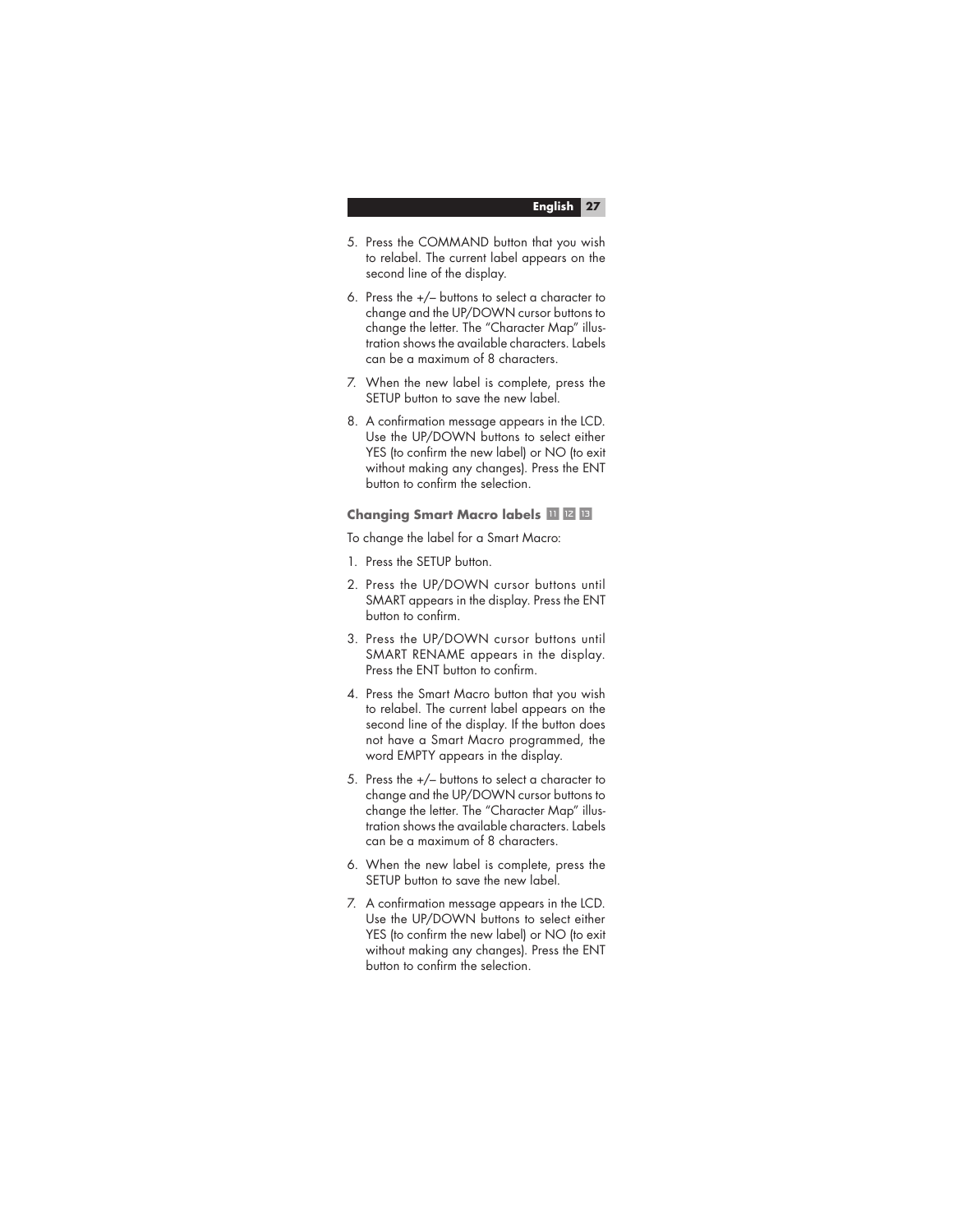# Additional Setup Options

**Volume/Mute Punch-Through 9 MB** 

In many systems, the volume is adjusted at the TV set or the A/V processor. For convenience, the RR-1061 has a Volume Punch-Through feature that copies the volume and mute commands from either the TV device or AUD to DEVICE/INPUT buttons for other components such as CD players, VCRs, SAT receivers, and DVD players. After enabling this feature, volume and mute controls for your choice of the TV or A/V processor are always available even when one of these other DEVICE/INPUT command sets is active.

To enable the Volume Punch-through feature:

- 1. Press the SETUP button.
- 2. Use the UP/DOWN cursor buttons to select PUNCH THROUGH on the LCD display. Press the ENT button to confirm.
- 3. When the prompt SELECT appears in the display (after about 2 seconds), use the UP/ DOWN cursor buttons to select either AUD or TV. This selection is the DEVICE/INPUT whose volume control you wish to use in other modes. Press ENT to confirm.
- 4. When the prompt TARGET appears in the display, use the UP/DOWN cursor buttons to select the DEVICE/INPUT where you want the volume and mute commands to be copied to. For example, if you want to use AUD volume even from the CD mode of the remote, select CD as the target. Press ENT to confirm.

The factory default setting for the Punch-Through feature is as follows:

| <b>AUD:</b>  | AUD volume       |
|--------------|------------------|
| CD:          | AUD volume       |
| TUN:         | AUD volume       |
| <b>TAPE:</b> | AUD volume       |
| V1:          | AUD volume       |
| V2:          | No Punch-Through |
| V3:          | No Punch-Through |
| V4:          | No Punch-Through |
| V5:          | No Punch-Through |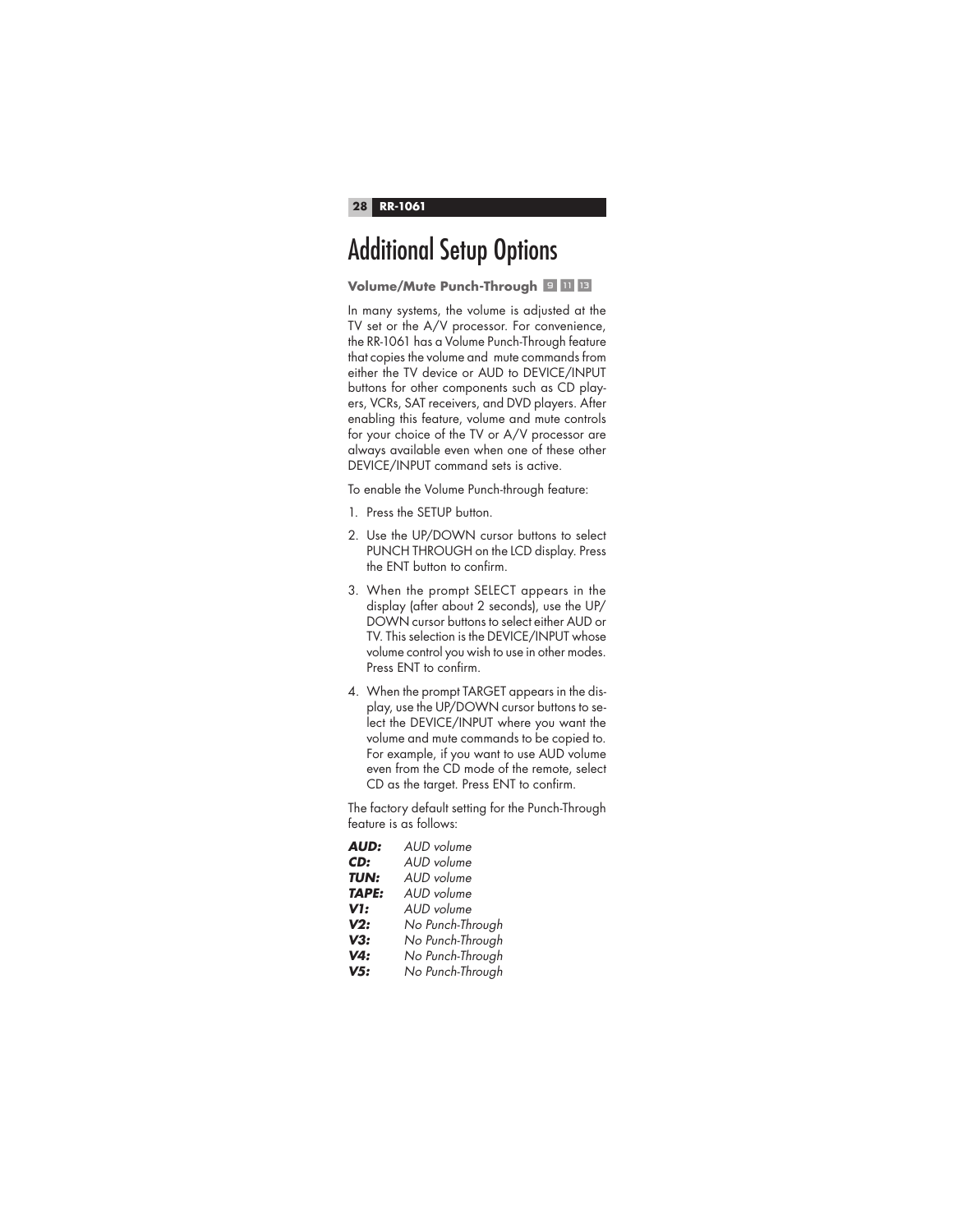#### **Disabling the Beep Tone <b>II** IB

As shipped from the factory, the RR-1061 beeps as confirmation whenever a button is pressed. This feature can be disabled or enabled as follows:

- 1. Press the SETUP button (the LCD displays SET-UP).
- 2. Press the UP/DOWN cursor buttons until BEEP SOUND appears in the display. Press the ENT button to confirm.
- 3. Press the UP/DOWN cursor buttons until BEEP ON or BEEP OFF appears in the display. Press the ENT button to select the desired option.

#### **LCD Display Always On or Sleep Mode**   $11$   $13$

- 1. Press the SETUP button.
- 2. Press the UP/DOWN cursor buttons until LCD appears in the display. Press the ENT button to confirm.
- 3. Press the UP/DOWN cursor buttons to select SLEEP or ON. Press the ENT button to select the desired option.
- a) SLEEP will turn off the LCD after 30 seconds, saving battery power. The LCD will come on again when either the side light switch or any key is pressed.
- b) ON means LCD will always be on. Using this setting will drain the battery sooner.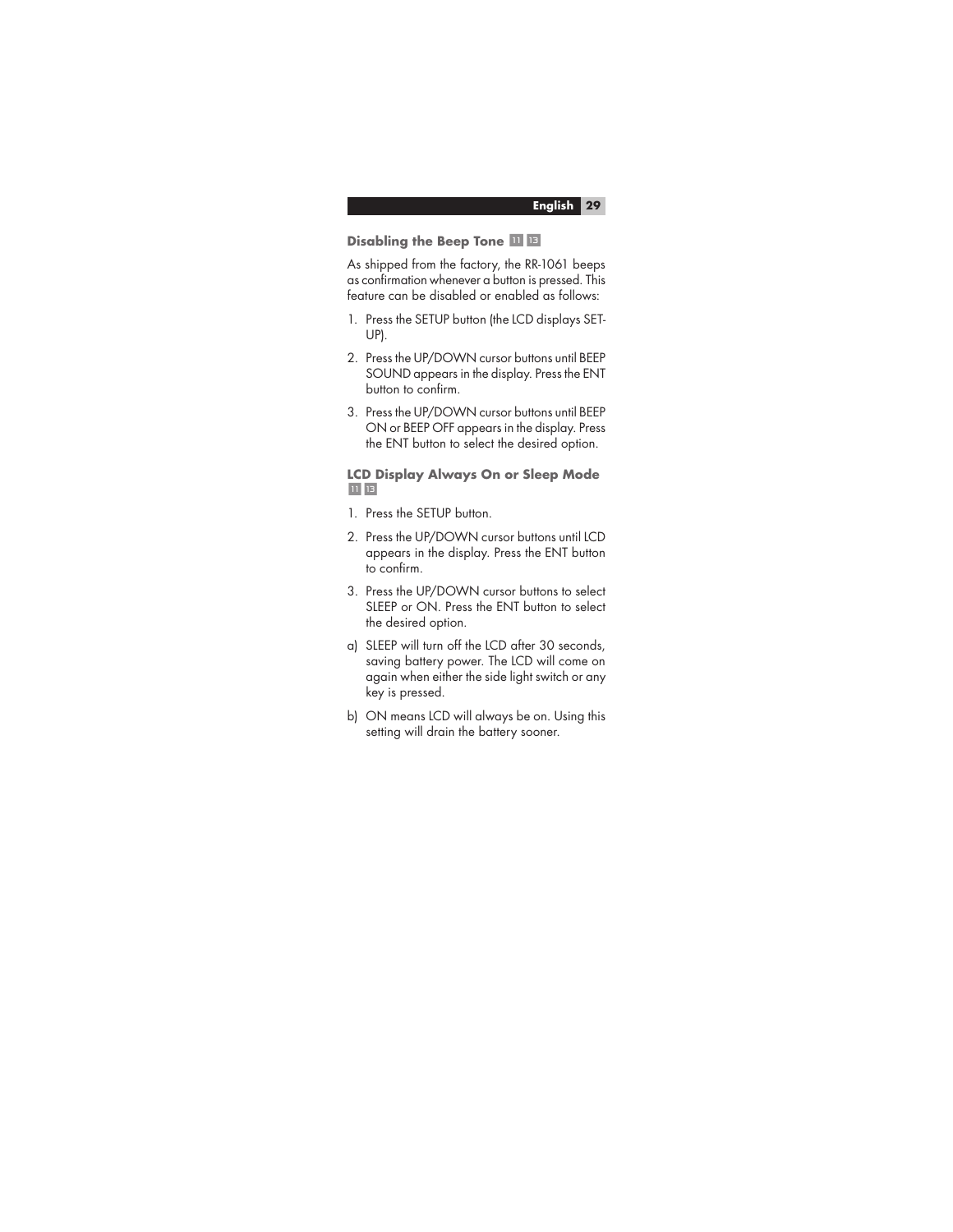#### **Clone Function <b>III B**

The CLONE function transfers all programming, learned commands, labels, and settings from one RR-1061 to a second RR-1061. To transfer the programming, place two RR-1061 remotes with their IR windows facing each other about 2 to 3 inches apart, then proceed as follows.

## **On the remote that will be receiving the data:**

- 1. Press the SETUP button.
- 2. Press the UP/DOWN cursor buttons until CLONE appears in the display. Press the ENT button to confirm.
- 3. Press the UP/DOWN cursor buttons until RE-CEIVE appears in the display. Press the ENT button.

## **On the remote that will be sending the data:**

- 1. Press the SETUP button (the LCD displays SET-UP).
- 2. Press the UP/DOWN cursor buttons until CLONE appears in the display. Press the ENT button to confirm.
- 3. Press the UP/DOWN cursor buttons until SEND appears in the display. Press the ENT button.

The data transfer begins. The sending remote displays SENDING DATA. The receiving remote displays RECEIVING DATA. At the completion of the data transfer (which may take 4 or 5 minutes), one of the following confirmation messages appears in the display of the receiving RR-1061:

- If the data transfer is successful, the SEND OK prompt appears on the sending remote and RECEIVE OK appears on the receiving remote.
- If the data transfer is not successful, ERROR appears in the LCD on the receiving remote. and the unit reverts to normal operating mode.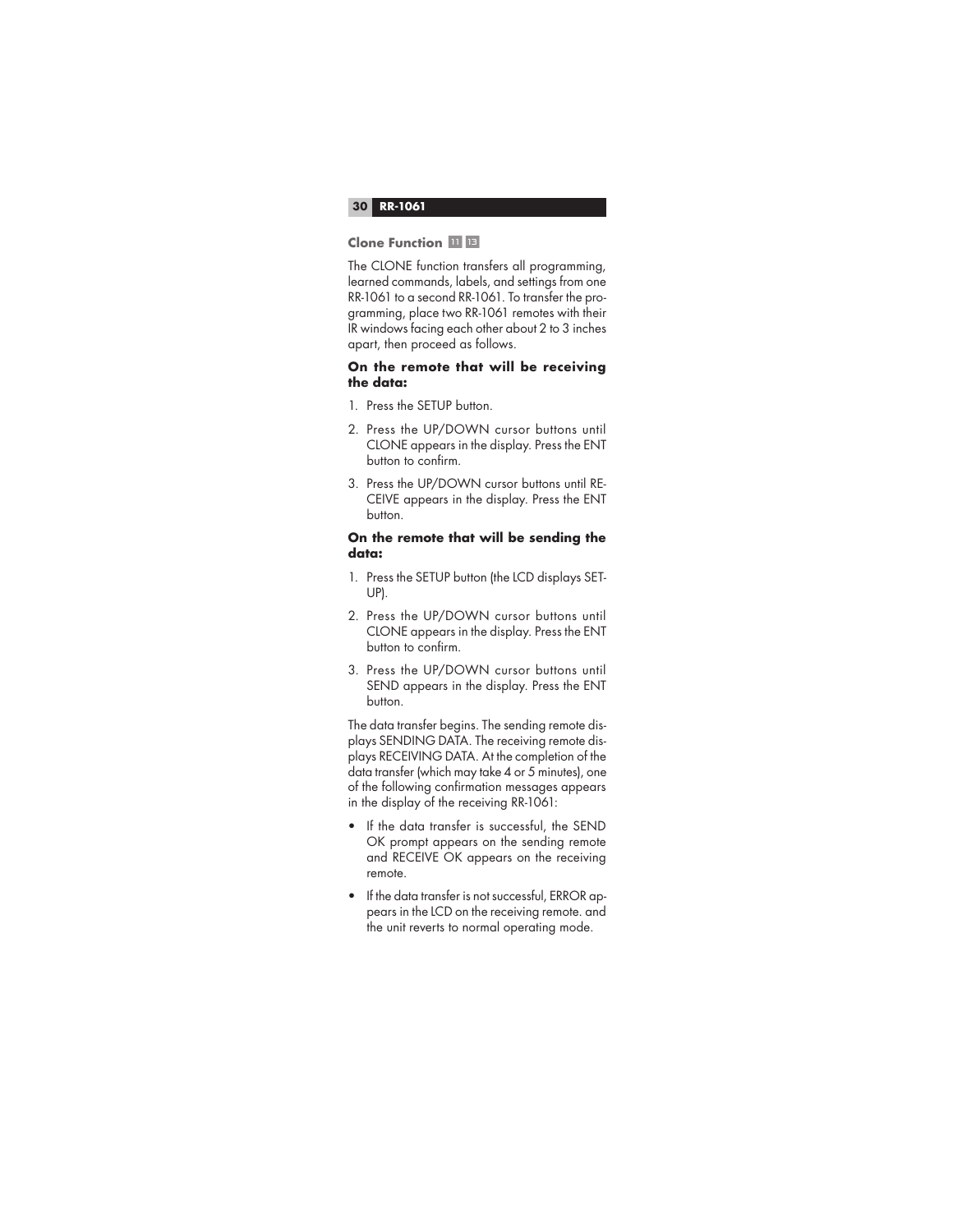After 30 seconds or when any button is pressed, the remotes return to normal operation.

**NOTE:** Do not attempt to use the CLONE function to transfer data from any remote other than another Rotel RR-1061.

**Restore Factory Defaults <b>III B** 

You can restore the RR-1061 to the factory default configuration with a simple procedure described below. Restoring the factory configuration restores all of the preset code sets for DEVICE/INPUT buttons, clears all learned commands, restores all factory labels, restores the factory punch-thru settings, and turns the beep tone on.

- 1. Press the SETUP button.
- 2. Press the UP/DOWN cursor buttons until DE-FAULT SETTING appears in the display. Press the ENT button to confirm.
- 3. A confirmation message appears in the LCD. Use the UP/DOWN buttons to select either RESET YES (to restore the factory defaults) or RESET NO (to exit without making any changes). Press the ENT button to confirm the selection.
- 4. In a few seconds, a RESET OK prompt in the LCD will confirm the restoring of factory defaults.

**NOTE:** Smart Macros are not reset by restoring factory defaults. Use the Clearing a Smart Macro instructions to delete stored Smart Macros.